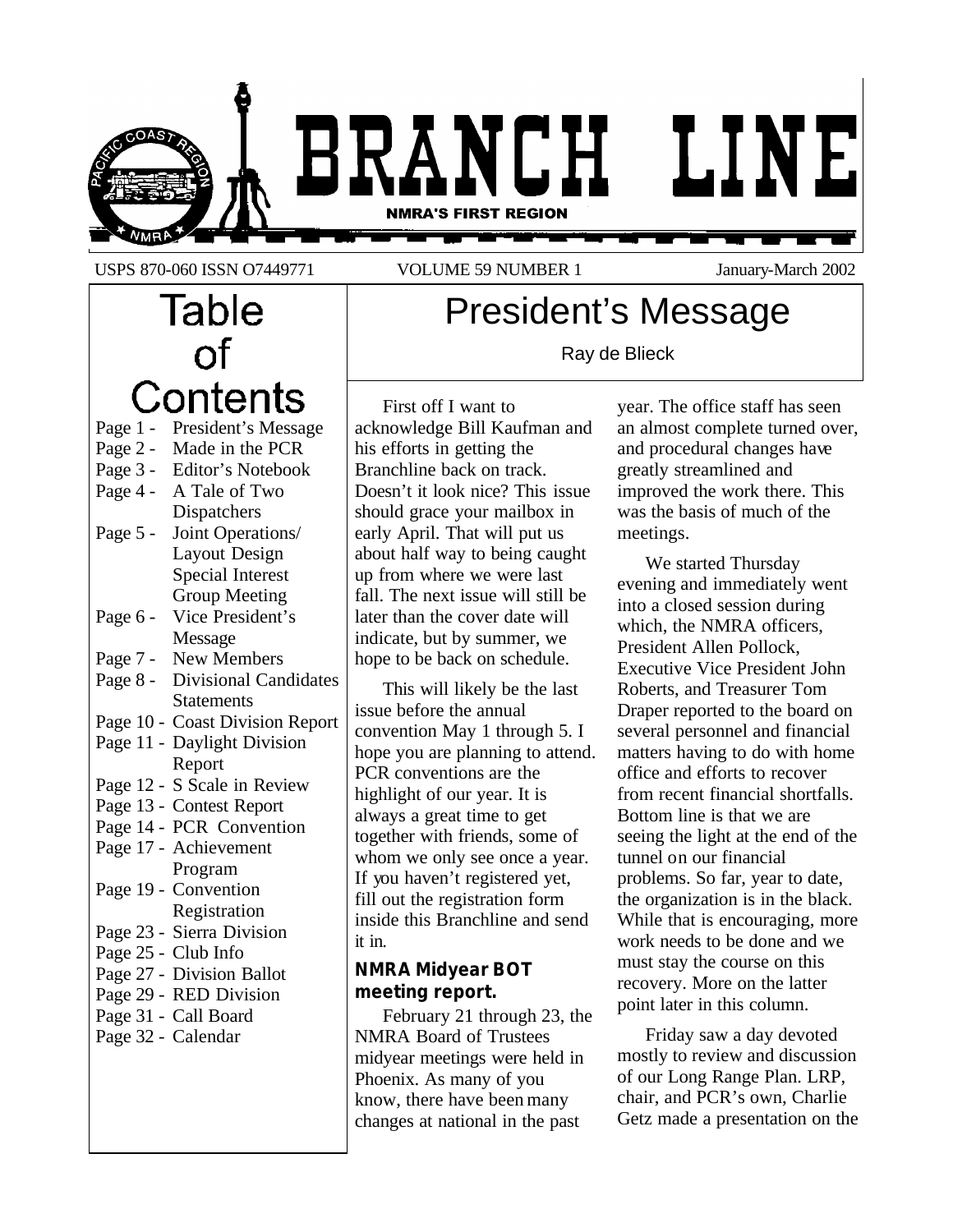# **MADE IN THE PCR**

#### **Grandt Line Products "The Gomez Store"** by Dave Connery

For me, model railroading wouldn't be at all the same without Grandt Line Products. Their hundreds of detail parts have been critical to many structures on my layout, both scratchbuilt and found as parts in other's kits. The first time I

used one of their detail parts I was awed by the delicate castings and precision masters. They are a company that should be well known to all modelers, since they produce products in N, HO, S, O and  $\frac{1}{2}$  (G) scales and have been around for a very long time.

The Grandt family is a legend in model railroading, espe-

cially among narrow gauge modelers. About the mid-1980's they produced their first HO structure in the current series. At that time I purchased and built their "Second Class Saloon" (renaming it for one of my cousins). Next came the "East Terrible Mill and Mining Company" which was slightly altered and became part of the East Yellow Jacket mining complex in my city of Gold Hill. The

Gold Belt Series now has 10 structures in it, with the release of the

building kit reviewed here.

The Ruben G. Gomez General Store exists in Pagosa Springs, CO and was described in an article by Lane Stewart in the Sep-Oct 1999 Narrow Gauge and Short Line Gazette. In the Nov-Dec 1999 issue, Lane described



how he built a model of the store in O scale.

This kit follows the prototype very closely, differing only in the length (shortened from 65' deep to 40' deep) and in the material used for the front of the add-on building, which is clapboard

> siding in the kit and tin sheathing on the prototype. The kit comes in a poly bag and includes four 8  $\frac{1}{2}$  x 11 sheets of instructions printed on both sides. Actually one of the double-sided sheets has drawings of all parts and identification of what they are and another sheet has general kitbuilding instructions and general painting techniques. This last

sheet was a bit confusing, as it referred to parts and packaging not used in this kit, and while the suggestions are all good, I believe they go with a rolling stock kit. The kit goes together, including painting, in about 6 to 7 hours of modeling fun. I took a bit longer as I did a few things differently, which I will describe here.

My first step, as always, was to read through the instructions. Then I removed the parts from

> their sprues. All parts are cast from styrene (except the acetate window glazing material and the hose on the gas pump, which is cast in Delrin). For the windows and doors I used a PBL nipper, but the gates on the larger wall and roof parts were quite substantial and I used a Zona saw to cut

> > *(Continued on page 20)*

*The Grandt family is a legend in model railroading, especially among narrow gauge modelers.*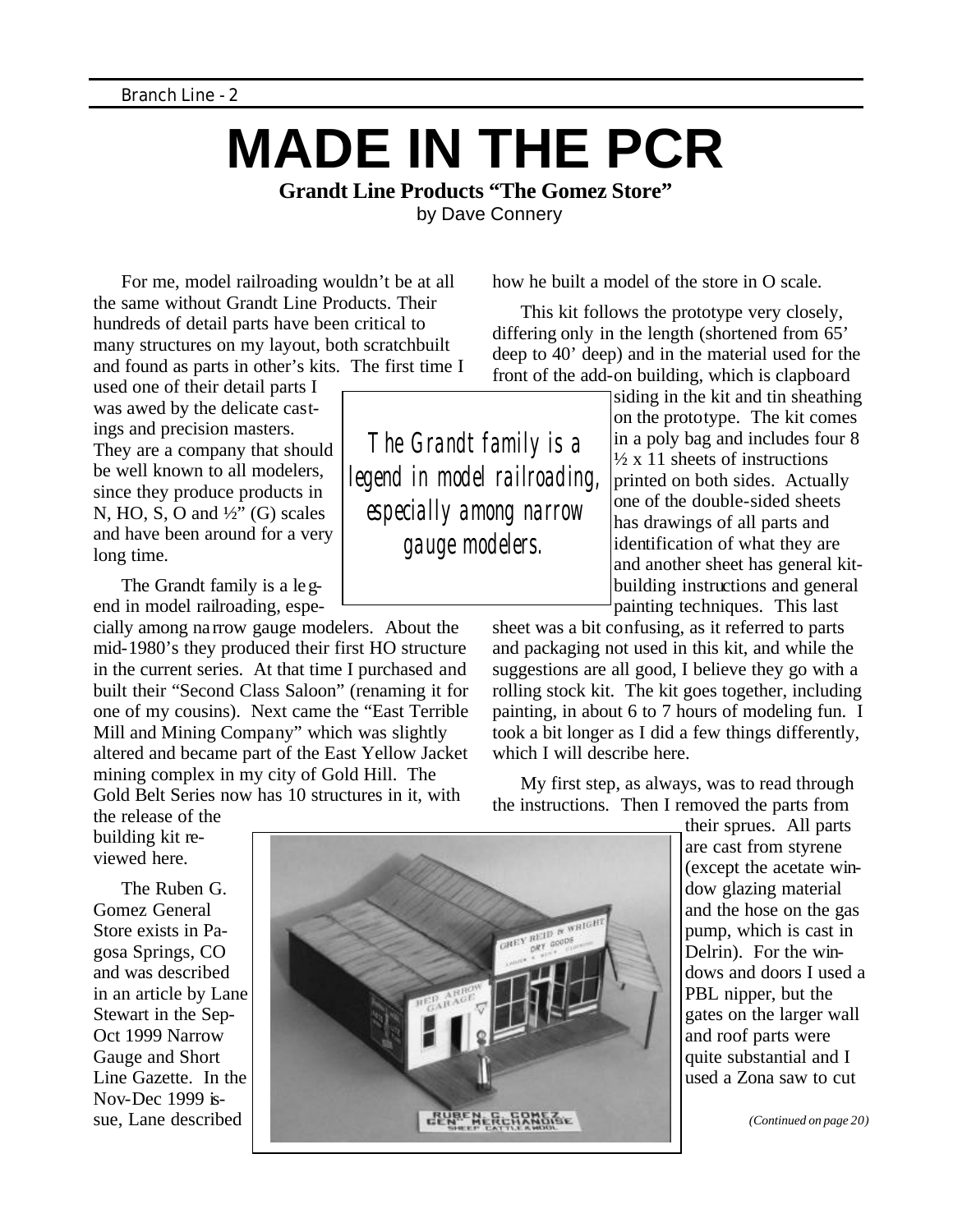### Editor's Notebook

By Bill Kaufman

Well, they let me try another issue. If I don't mess this one up, I'll probably stay on for a bit. As long as my friends keep coming through with articles and columns, this can't be too hard.

For the pure enjoyment of it, you might look at Jim Providenza's *Tale of Two Dispatchers*, the story of an operating session on his Santa Cruz Northern. He is threatening to do a whole series of "Tales of the Santa Cruz Northern" and I am encouraging him. Another old friend is Dave Connery who has a review of the Gomez Store as part of his *Made in the PCR* series. I remember when the story about its possible destruction was running in the Gazoo. I thought then it was terrific little structure. It turns out that it is.

Gene Mayer, back from his travels, continues with his reports on the health of the organization and what to do about it. His committee has some very cogent recommendations. You should look at them and get back to him.

Speaking of getting back to him, the PCR now has a very lively Yahoo group. You join at http://groups.yahoo.com/group/PCR-nmra/. You can peruse messages on line or have them delivered by email. It is a great place to ask questions and make comments about model

#### STATEMENT OF PUBLICATION

The BRANCH LINE (USPS 870060, ISSN 07449771), is issued four times a year in the months of January, April, July and October. Deadline for all materials is the fifteenth of the month preceding publication. No material will be returned unless requested and sufficient postage is provided. Membership in the PCR at \$6.00 includes a subscription to the BRANCH LINE. Separate subscriptions are available at \$4.00 per year.

The BRANCH LINE is published by the Pacific Coast Region, 530 Fig Tree Lane, Martinez, CA 94553

POSTMASTER: Send address changes to - BRANCH LINE, 530 Fig Tree Lane, Martinez, CA 94553

All comments about materials contained in the BRANCH LINE should be mailed directly to the Editor, 623 Las Colindas Rd., San Rafael, CA 94903. Inquiries regarding membership application, renewal or change of address should be directed to the Member Services Chairman, 530 Fig Tree Lane, Martinez, CA 94553

The BRANCH LINE is printed by the Morris Family Printers, 727 Rideout Way, Marysville, CA 95901 (530) 742-6930

railroading in general and the PCR in particular. It has links to the PCR and NMRA websites and to about a dozen club and personal layouts that have a presence on the web.

I got a note from Jerry White. "The Meadows Railroad no longer exists." He says that the interest in this club in a Senior complex in Napa just died out. I was part of North Coast in San Rafael as it slowly died. It was sad because there just didn't seem to be any way to revive it. As Sam Goldwyn once said, "If people don't want to go to my movies, I can't stop them." The bright spot in this is that Jerry will continue to maintain the two operating HO layouts. The newest one is 10 by 20 ft with 36 inch radius curves. He would love to have people visit and bring their own equipment. Call him at 707-253-7889 if you want to visit or run.

Got a note from Walt Cullop with a couple of points about reservations for the convention. The Holiday Inn Convention Center (1900 Hilltop Drive, Redding) phone is 530-221-7500. Apparently it is important to use the code word "Rail" when you make your reservations. You get the discount price and the convention committee gets the credit.

After some hemming and hawing on the PCR email list, we're going to start running a bit of advertising in Branch Line. Turns out that the Board had voted to do it years ago. Anyway, for a camera-ready business card we are going to charge \$20 for four issues. At this price it is basically a service to members. To put in your business card, send the money and five cards to Larry Altbaum at his address in the Call Board.

Commercial display ads will go for \$10.00 a column inch. You should contact me if you want to do this. I do not intend have more than a page and a half of advertising in a given issue. Any real revenue generated will be used for

*(Continued on page 18)*

Second Class Postage paid at Martinez, Marysville, CA and additional mailing offices.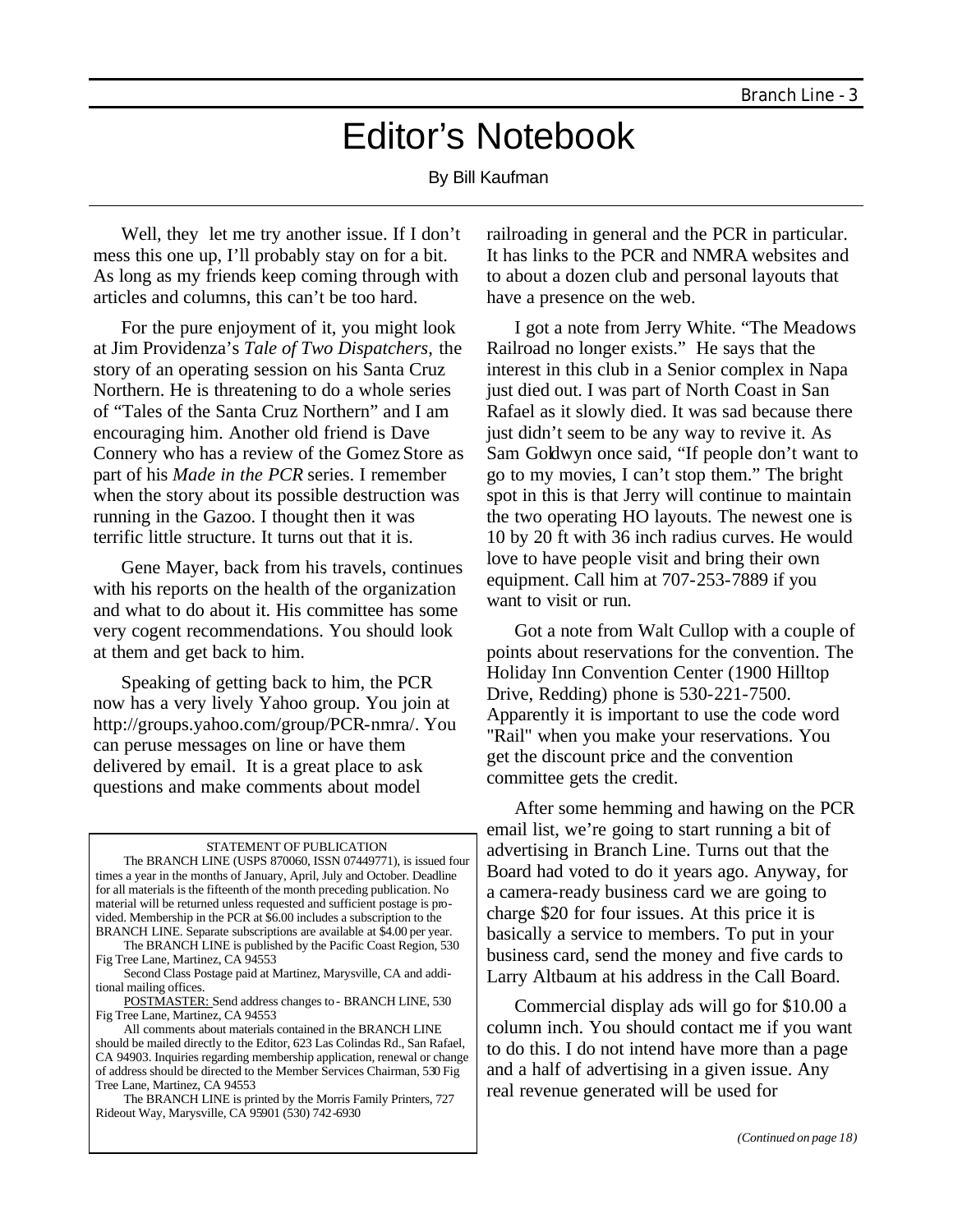## A Tale of Two Dispatchers

By

#### Jim Providenza

A tale of two, maybe three, dispatchers:

Like all good tales this one has grown in the telling, if only a little. However, these are, as Bill Schaumburg likes to say, still "true facts". True facts are, by definition, more true than other facts, just differently so.

Some years ago several dispatchers, having not much better to do, drove down to Marin from Roseville one day. Needless to say they were late getting to the op session, which had been going on for an hour or so. At this point I've had more than two dispatchers claim to be these guys, but never mind. In deference to those who say they were there that day, let me point out that this is my story today, so I get to use the characters, real or imagined, as I remember them.

Anyhow, when they arrived we were well along, one of the smoother running op sessions on the Santa Cruz Northern as I recall,

even though the SCN dispatcher was relatively new in the position.

Our heroes asked me what they might do. They politely declined taking over as DS (not unexpected); checking the call board I saw all that was left was the work train. The work train is usually a constant on the SCN (though it is currently annulled as we work out the kinks of T&TO). Not many modelers run a regular work train but I have always found them underfoot out in the real world . . .

Hesitantly, I made the offer. There's really not much for a crew to do on the work train. "Work train?" "Did you say work train?" Ears perked up. Smiles appeared on the faces of our boys. "What does the work train have to do today?"

"Looks like it goes on duty at E. Rica where it is clogging up the siding and then has some ballast to spread on the main east of Watson Crick trestle."

Gust: "Oh?"

Greenhaw: "OH!"

In unison: "Yes, we'll take the work train".

So our worthies acquired a throttle, a radio, and the work train's clipboard and wandered off to E. Rica.

"Hello, Dispatcher?"

"Spatch."

"Yes, Mr. Dispatcher, this is Conductor Gust on the work train at E. Rica".

Silence. Then, "Yes, Conductor Gust, what can I do for you?"

"Well, Dispatcher, we're here on duty as E. Rica and we've got orders to spread some ballast between M.P. 28.3 and M.P. 27.4."

Silence. "Hmmph! I'll get back to you"

More silence. Then, "SCN Dispatcher calling Conductor Gust on

the work train."

"Go ahead, Dispatcher."

"Yeah, work train, I've got an east and two wests to get by you there, it'll be a couple of [4 to 1 fast clock] hours before I can get you moving."

"That's okay, Dispatcher, we're on the clock. Engineer Greenhaw and I, we'll just walk over to the market and get some sodas." Click.

Time passes, trains run.

More time passes.

"Conductor Gust on the work train at E. Rica calling the SCN Dispatcher".

"Oh yes, ah, Conductor Gust. What can I do for you again?"

"Well, Dispatcher, we still have that ballast to *(Continued on page 29)*

**Some years ago several dispatchers, having not much better to do, drove down to Marin from Roseville one day. . . .** 

 **"Work train?" "Did you say work train?" Ears perked up. Smiles appeared on the faces of our boys. "What does the work train have to do today?"**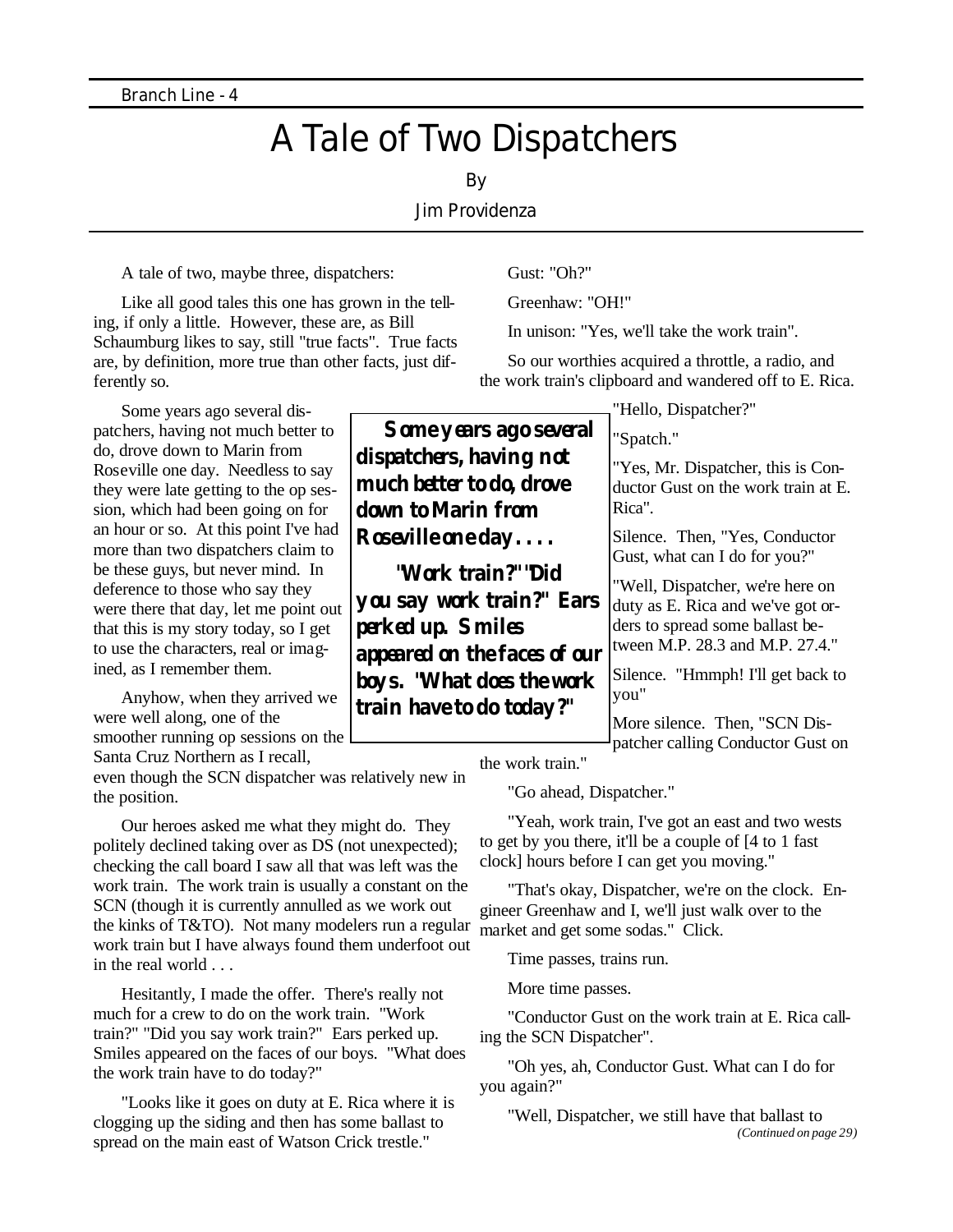#### **Joint Operations/Layout Design Special Interest Group Meeting**

#### **By Seth Neumann Regional Op Sig Coordinator, Meet Organizing Committee Chair and Ringleader**

On the weekend of Feb. 23/24, 75 Operations and Layout Design SIG members met at the South Bay Railroad Historical Society's Santa Clara Depot for two days of clinics, consultation, layout touring and operating. The format was similar to what the local SIGgers have been doing for the past 5 years (except 2001 when we were overcome by post-convention burnout): clinics and consultations as well as spirited "birds-of-a-feather" discussions on Saturday from 9-6,

The program included:

- Birmingham
- Bay Area Scenes in a Garage Byron Henderson
- Yosemite Valley Paperwork Jack Burgess
- Unistrut Benchwork David Griffy
- Oakland 3rd St. Depot Steve Hayes
- Homabed Update Richard Jayne
- DCC for Ops/Design for DCC Mark Gurries
- Update on Steel Benchmark Paul Deis
- Montana Pacific Revisited Dave Clemens
- Double Decking Rod Miller
- DCC conversion Dave Adams
- Changes in the SCN Jim Providenza
- Birds-of-a-Feather Sessions

Saturday evening was dedicated to layout tours (ably organized by Ray Mahle). The SIG tours are a little different with more emphasis on early-stage layouts and novel designs and techniques than you might see on other tours.

- Dave Adams Durlin Branch
- Dave Biondi Sierra
- Mike Birmingham SP&S
- Jack Burgess YV
- Jim Dias WP
- Joe Green C&O
- Ed Loizeaux NYC
- Don Marenzi Copper Pass & Western
- Rod Miller Great Basin
- Seth Neumann Niles Canyon
- David Parks Cumberland ???

• A Tale of Two Layouts - Seth Neumann /Mike Dave Adams' *Durlin Branch*, Jack Burgess' *Yosemite*  Sunday was Ops day and over 40 new and visiting operators assisted old hands in operating local layouts. *Valley*, Rick Fortin's *Sierra Western & Santa Fe*, Bill Kaufman's *San Francisco & Colorado Railroad & Navigation Company*, Scot Kew's *Southern Pacific Shasta Division*, Jim Providenza's *Santa Cruz Northern*, Gary Zaro's *Sinaloa Division of the Southern Pacific* hosted operating sessions. Visiting operators scrambled to understand the waybills, train orders, signals and road rules of their new railroads. Hosts worried that the tiny passengers and expedited freight might be late because of the inexperienced crew. First time or newbee operators who missed this event and would like an invitation to a future operating session should contact David Parks at westernbear@msn.com or (650) 961 7644.

> In addition to the operating layouts, Tom Combs and Charles Ditlefsen in Marin and the California Central Model Railroad Club in the retired Agnew depot were open for visiting.

I'd like to thank all of the presenters for their work, and hosts for opening their homes and I'd like to thank the organizing committee:

- Bob Jacobson publicity
- David Parks Op Sessions
- Ray Mayle tours
- David Grenier SBHRS liaison
- David Adams and Joe Green registration
- Mike Birmingham refreshments
- Byron Henderson past chairman and general mentor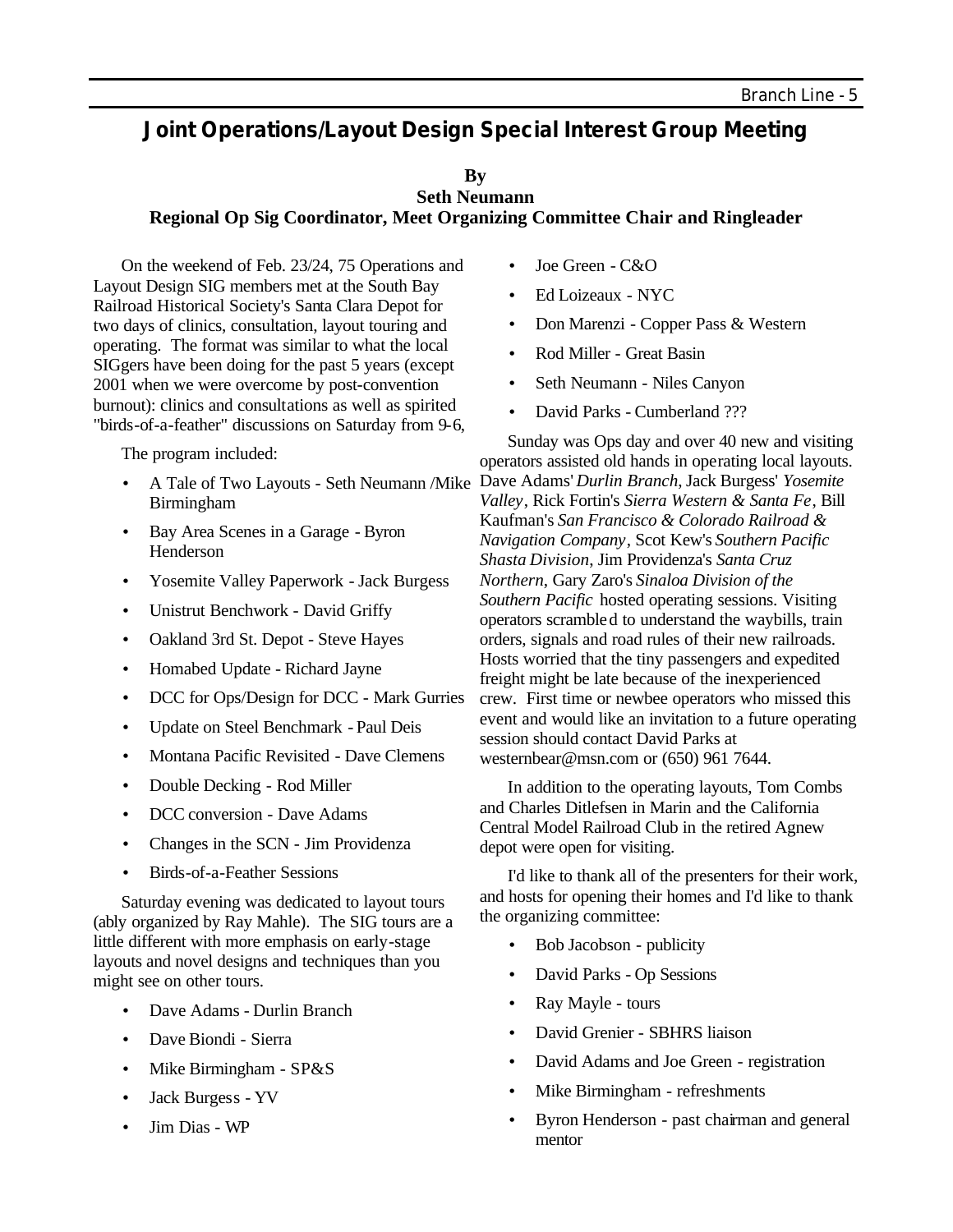### VICE PRESIDENT'S MESSAGE

By

#### Gene Mayer

Mary and I thoroughly enjoyed our trip to New Zealand. We visited old friends in Hamilton, stayed with new friends on the Kapiti Coast, and took a week's tour of the South Island. The scenery was magnificent, the people are hospitable and the country is truly a railfan's dream in several respects.

The Long Range Planning Committee submitted its preliminary draft report to the Board of Directors at its November meeting in Fremont. We plan to submit a revised draft to the board at the annual meeting in Redding May 1. The committee's goals are to (1) identify the reasons for membership decline, (2) identify proposed ways to improve the membership retention rate and (3) develop new programs to attract new members to the organization. Here is a summary of our preliminary report.

**Reasons for Membership Decline** Committee members identified the following causes:

1. Division officers do not recognize new PCR members. There are virtually no personal invitations for new members to attend a division meeting.

2. PCR renewal postcard notices are mailed to members with no follow-up. Furthermore, the postcards often do not coincide with his/her NMRA renewal letters and follow-up letter(s). Several people we called thought they were still PCR members and complained about not receiving their *PCR Branch Line* and division newsletters.

3. Many new NMRA members are recruited at train shows or join because of applications published in magazines or distributed at hobby shops. When new members show up at division meets they are often left to flounder. Many newcomers feel unwelcome and wonder why they ever joined NMRA.

4. An aging membership is also a cause of the membership decline. Many older members who are in poor health drop out because they can no longer fully participate in division or regional activities because of health problems.

**Improving the Member Retention Rate**

The committee members make the following recom-

mendations to improve the member retention rate: We believe that the membership problem occurs at the division level. The regions role should be to support division activities.

1. The Membership Chair or officers of each PCR division should use the monthly membership activity reports to personally contact new members, transfers into the division and delinquent renewals. We found that this is not done now.

2. Schedule division meetings more often and include good clinics with coordinated local layout tours. Most important is that advance, timely, informative meeting notices are required. Sometimes division meets appear to be social affairs, but the new member is excluded. Getting together as social cliques won't keep members coming back.

3. Many NMRA members who move from one division to another or move into PCR from another region do not receive anything or hear from anyone in their new division.

4. New NMRA members recruited at train shows should have the organizational structure and the function of the division explained to them.

5. Divisions should assign greeters to welcome new members and other strangers to their meetings. We need to make newcomers feel welcome for PCR to retain them as members. (John Allen walked up to your vice president and welcomed me to my first PCR convention.)

6. Division programs need to be improved. To retain members division programs need to be educational and include clinics, layout tours, and rail fan and model railroad videos.

7. Every person who does not renew his or her membership in PCR should receive a follow up phone call from a regional and/or division officer.

**Attracting New Members** While the committee believes the membership retention is PCR=s greatest problem, the region also needs to attract new members. We offer the following alternative *(Continued on page 7)*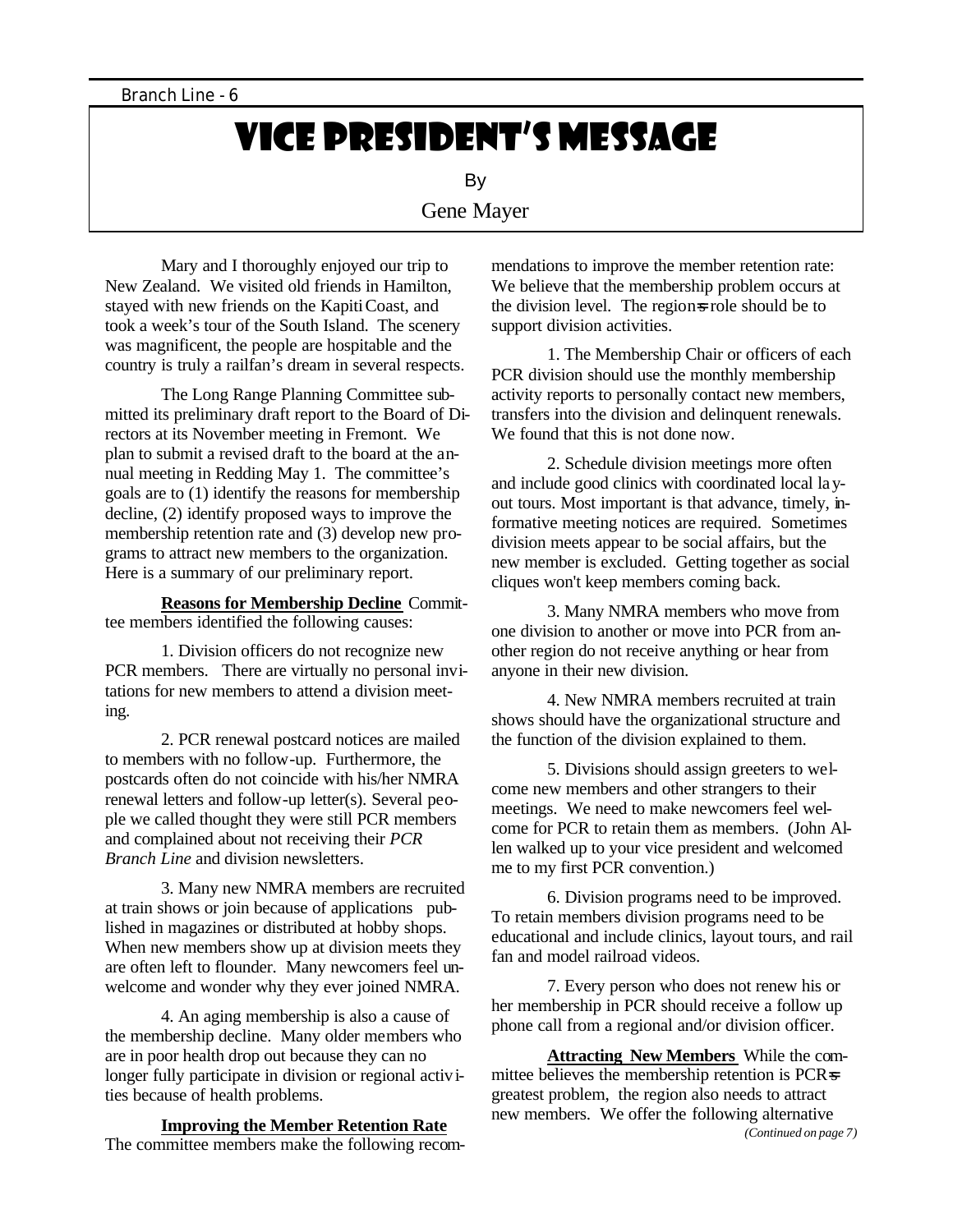#### *(Continued from page 6)*

*Vice President's Message*

proposals.

1. The region needs to communicate with NMRA members who do not belong to PCR.

2. PCR should provide printouts of the names, addresses and telephone numbers of non-PCR NMRA members to each division at least quarterly.

3. PCR should send new NMRA members residing within the regional geographic boundaries a complimentary copy of the *Branch Line*. Each division should send them a congratulatory welcome le tter asking them to attend a division meeting and join PCR. Division officers should follow up the letter with a phone call inviting the new member to attend the next meeting or other division activity

4. At least once each year, a complimentary division newsletter should be sent to the entire list of non-PCR members. If a new NMRA member renews, but still does not join PCR, a regional or division officer should make a personal telephone call to determine the reason.

5. Establish a mentor program to provide assistance and advice to new members.

6. The divisions need to sponsor more local activities because of the long distances between population centers of the Daylight, Hawaiian, Redwood Empire and Sierra Divisions. These divisions should institute in-home clinic programs that proved successful in the Coast Division.

7. The region should support the efforts of the member(s) trying to revitalize the Hawaiian Division. A great many NMRA members reside in that state.

Most regional officers and committee chairs that reviewed our recommendations concurred with our proposals, but they generally believe that it would require too much manpower to implement them. I agree that it will be a lot of work, but unless we recruit the necessary volunteers nothing will be accomplished. We hope every plain ordinary member will think about these proposals, decide what he or she might be able to do and come forward and offer to help us rebuild the organization.

The Long Range Planning Committee is made up of Bob Clark, Dave Connery, Chuck

Harmon, John Rolston, Peter Weiglin and me as chairman. I urge the membership to send me your reactions to our recommendations. I will pass them on to the committee.

Gene Mayer

Vice President

# **New Members**

We clearly should, as part of Gene's concerns, make welcome our new members. Apparently we have not done that in Branch Line recently and I have quite a list of new members.—Bill

#### **DAYLIGHT DIVISION**

Pam Berrian - San Luis Obispo, CA, Steve Biggs - Tehachapi, CA, Geoff Clinton - San Luis Obispo, CA, Jon Cure - Moorpark, CA, Jamie Foster - Arroyo Grande, CA, Warren Gibbs - Kingsburg, CA, Matt Hoffman - San Luis Obispo, CA, Regis Joly - Tehachapi, CA, Aron Kahn - San Luis Obispo, CA, Pete Meyn - San Luis Obispo, CA, Dan Nagle - San Luis Obispo, CA, Walter Naumann - Santa Barbara, CA, Kay Naumann - Santa Barbara, CA, Chris Palomarez - Santa Maria, CA, Bill Pyper - San Luis Obispo, CA, Roger Verity - Los Osos, CA, Thomas Zehnder - San Luis Obispo, CA

#### **COAST DIVISION**

Brian Booth Walnut Creek, CA, Tom Brichta - Boulder Creek, CA, George H Brown III - Concord, CA, Theresa Mae J Carlquist - Sunnyvale, CA, Barry Chinn - Alameda, CA, Graham Church - San Francisco, CA, Henry Danis - Dublin, CA, John R Holmes - Castro Valley, CA, Benjamin Hom - Fremont, CA, Bob Jacobsen - Berkeley, CA, Philip Lips - Salinas, CA, John Mccool - Orinda, CA, James Moore - Sunnyvale, CA, Mark Pfeiffer - Walnut Creek, CA, Arleen Seybert - Mt Hermon, CA, Tom Wolfrum - Orinda, CA,

#### **SIERRA DIVISION**

Charlotte Anderson - Manteca, CA, Michael Andrews - Yuba City, CA, Helene Andrews - Yuba City, CA, Charles Brawman - Yreka, CA, Larry Champlin - Camino, CA, Timothy Hardesty - Oroville, CA, Darren Henley - Red Bluff, CA, Jeanette Jayne - Stockton, CA, Matthew Keiser - Salida, CA, David Megeath - Fair Oaks, CA, Donald Miller - Auburn,

*(Continued on page 22)*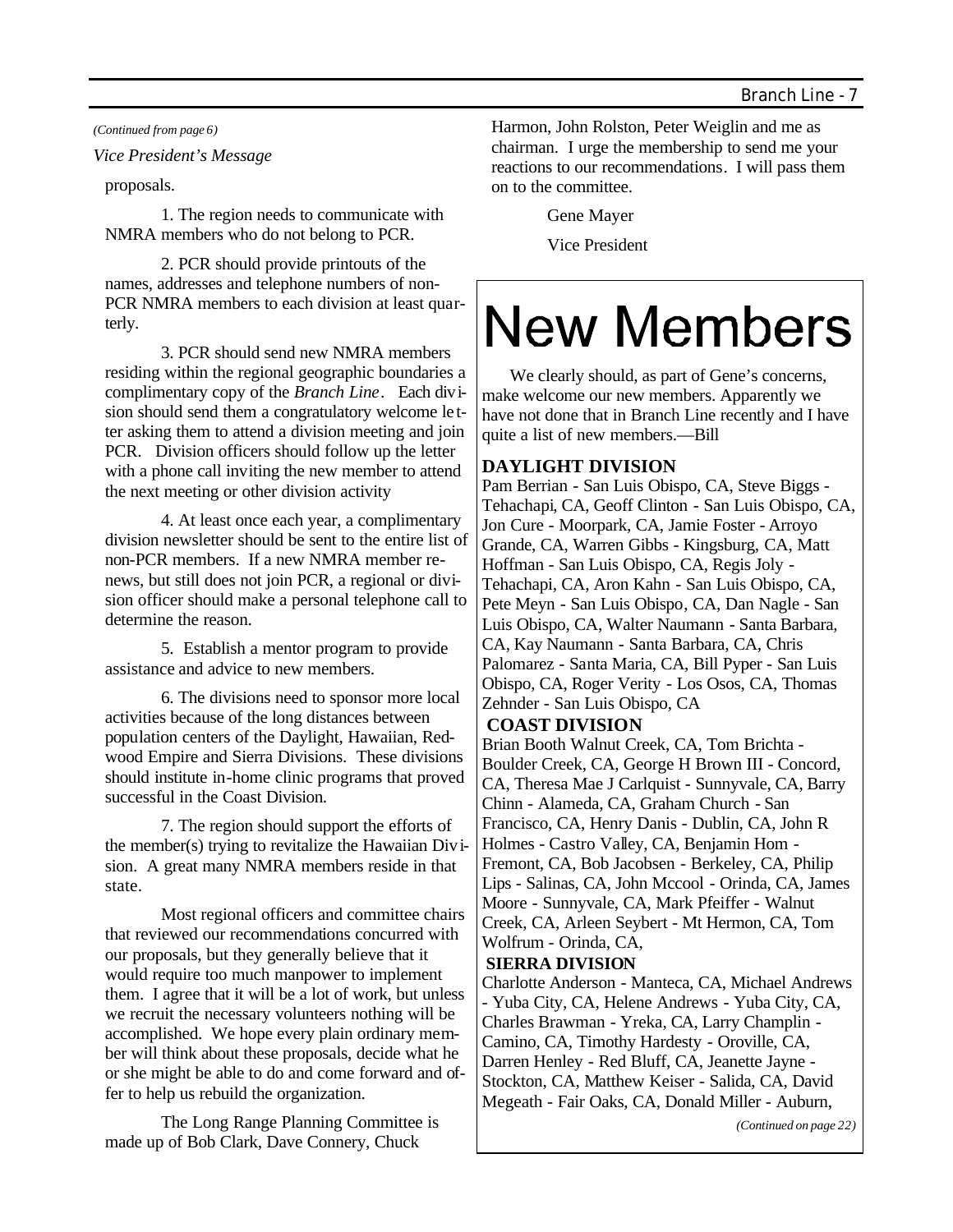### **Divisional Candidates Statements**

Please vote for a candidate in your division on the ballot on page 23.

#### **Daylight Division**

#### **Brewster Bird**

Dear Everyone,

It has been a pleasure to serve as your Director these past two years. Admittedly as the family grows there is less time to devote to Bureaucratic roles within the PCR. However, that being said, I would still like to serve as your Daylight Division Director for the next term. Watching us put on su- in 1968 with a BA in Sociology and Religious Ed. per conventions (San Luis Obispo) has been a great experience for me. Even though the planning and execution was left up to the volunteers at the San Luis Obispo Model Railroad Club for last years, I had the great privilege of helping Doug Wagner and his Bakersfield irregulars put together the 1997 convention. The Director does not do the job alone. Without the support of the membership there would be no NMRA, local or national, dues increase or no dues increase. The director is more or less not concerned with the daily functioning of the Division as he or she is with the cisco, Redwood Empire Lines Eureka, and Casfunctioning of the PCR and dissemination of information to the members. As your Director I have tried to be available to assist members in obtaining their Golden Spike Awards, help in any way I can with membership concerns, find out where the PCR handbooks are, represent the Division at the regional events and National events, and start up some new ways of communicating with our members.

(daylightdivision@yahoogroups.com) (Webmaster Mike Moser) Thanks to Doug Wagner, Chuck Harmon, Mike Cunningham, Rudi Von Prittwittz, MMR, Paul Deis, Terry Taylor, Mike Moser, and the many past and present members of the Daylight Division who have supported our various efforts. Hope to see you at the convention in Redding.

#### **Redwood Empire Division**

#### **Ron Plies**

Born 1941 in Inglewood, Ca.

#### **Education**

Graduated from George Washington High School in South Central Los Angeles in 1960.

Graduated from Pasadena (Nazarene) College

Graduated from University of San Francisco in 1976 with a MA in Marriage and Family Counseling.

#### **Work**

Drove buses to get through college and earn extra money in later years. Companies, like Embree Buses of Pasadena, Long Beach Unified School Dist, The Gray Line of Los Angeles, California Parlor Car Tours (Greyhound) of San Francade Railways of Tacoma, Wa.

Probation Officer, Humboldt County, Ca.

Youth Minister Church of the Nazarene in, Sunland, Huntington Park, Bellflower, Ca and Puyallup, Wa.

Insurance agent and broker with CalFarm Ins. and Allied Ins. Group, Fortuna, Ca.

#### **Family**

Married to Carol for the last 36 yrs.

Three children: Angie 31 has one child (2 yrs old) and lives in Quincy, Mass. with her husband as the head basketball coach at Eastern Nazarene College. Edward, 28, is a Medical Social Worker at St. Luke's Hospital in Boise, Id. Douglas, 25,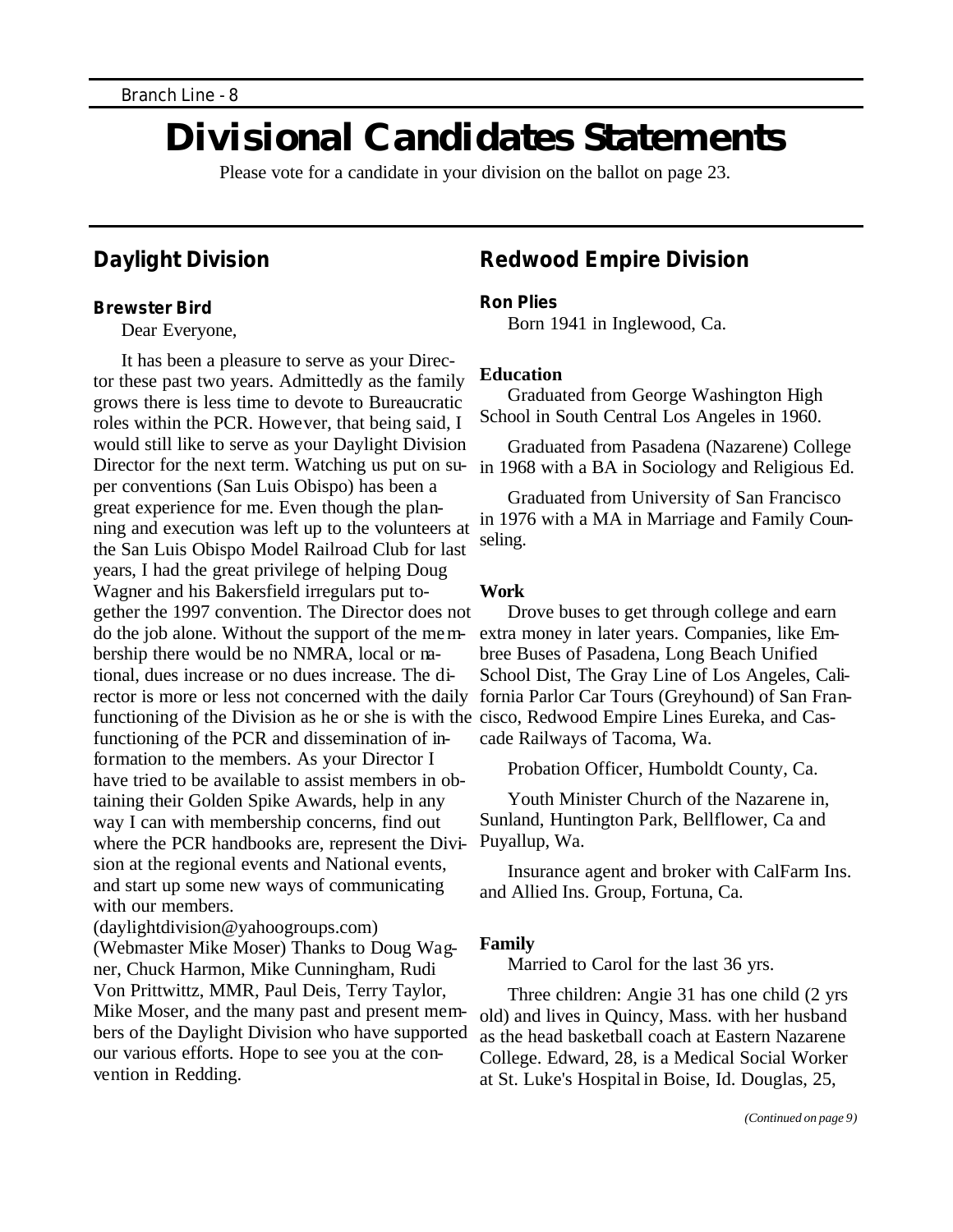*(Continued from page 8) Candidates Statements*

student at Northwest Nazarene University at Nampa, Id.

#### **Modeling**

Life-long love of the Southern Pacific Coast Line and SP in general. As a young child I would go with my parents on Sunday mornings to Santa Barbara, from Inglewood, to attend church services where my uncle was the pastor. On the way up in the morning traveling a long US 101 just north of Ventura we would be passed by the Morning Daylight SP train # 99. When one small boy has the pleasure of seeing the most "Beautiful Train in the World" in all of it's glory, under steam, and at full speed, one is hooked.

I have always enjoyed building models of the SP and have had my work shown in a number of publications. My Gaviota trestle was first published in *Model Railroader* in January of 1983 and again in Febuary. of 1985. It was also shown in the SPH&TS publication *Trainline* in Fall of

1997. My Port Costa Modules have also been in the *Trainline* in the summer of 1997 and full articles in *Railroad Model Craftsman*  in July and August of 2000. I have shown it at a number of train shows in and about California and Oregon. and it was the featured operating layout at the national convention hotel at San Jose in 2000.

I have been the clinic chair for the PCR at Ukiah in 1999 and the convention chair for the Southern Pacific Historical and Technical Society in Redding in the same year. I was one of the presenters at the PCR in San Luis Obispo last year with a clinic on building Lark Cars. I have helped to organize a modular model railroad club here in Ferndale, Ca. at the Humboldt Co. Fairgrounds. The Eel River Valley Model Railroads, showing the NWP in a historical representation. Looking forward to showing some of these modules at the PCR train show in Redding this May.

#### **Coast Division**

#### **Jack Wall**

Jack Wall has served as the Coast Division Clinics chairman, PCR Vice President, PCR President and Trustee, NMRA National Membership/Promotion Chairman, and has been the Coast Division's Director for the last two years. He is currently the registrar for the 2003 PCR Convention. While he is no longer active at the National level, he wishes to continue as Coast Division Director in order to help the Pacific Coast Region and the Coast Division serve the needs of the members. He brings a great deal of experience to the job.

#### **Sierra Division**

#### **Robert Mountjoy**

Hi, my name is Robert Mountjoy and I have been a member of the National Model Railroad



meet other interesting modelers and make new friendships. I'm looking forward to serving the membership and working with the other officers of the Sierra Division and the Pacific Coast Region to develop an active, interesting and fun program.

Sincerely,

Bob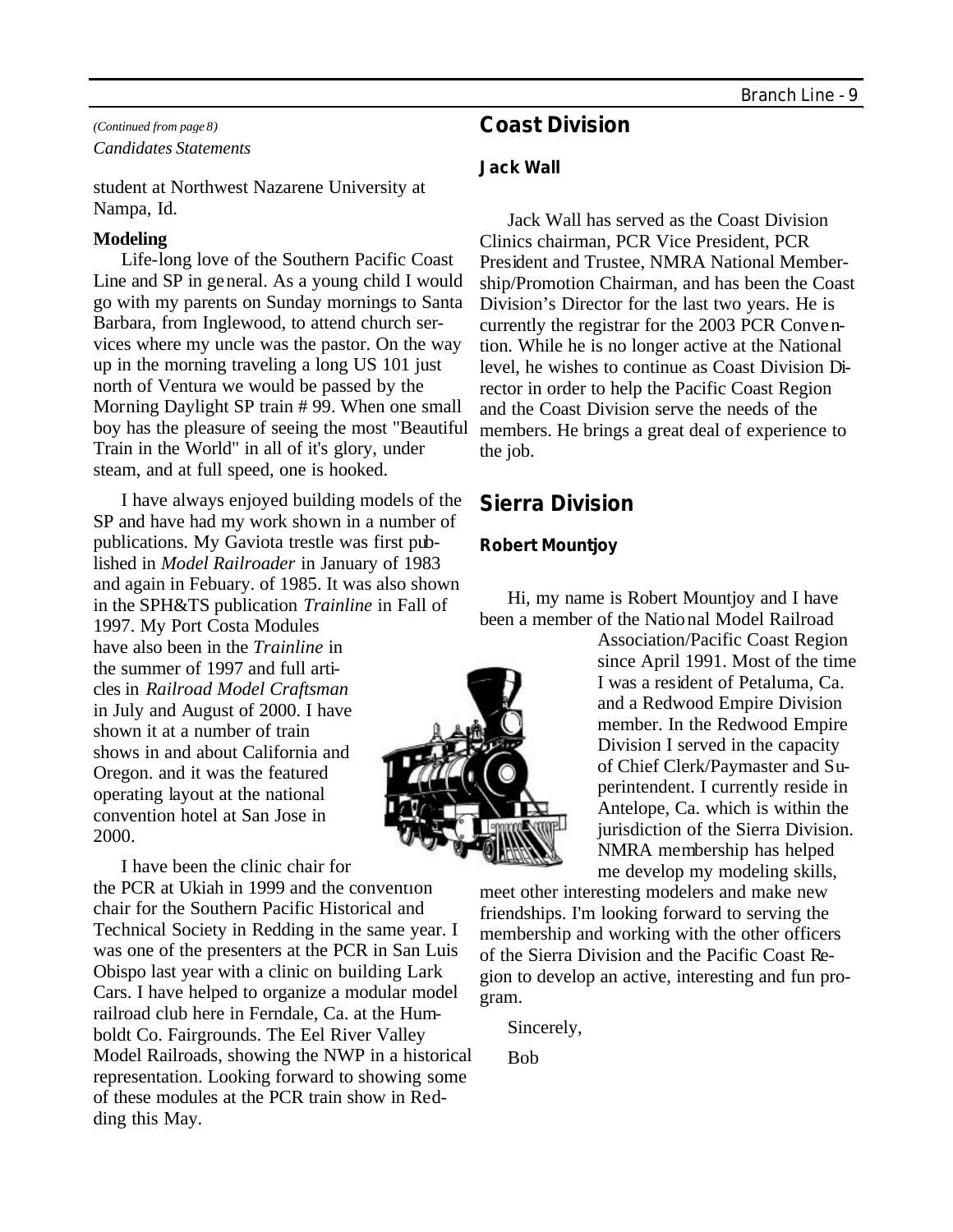# DAJL <u>Divirion</u>

By Rod Smith, Chief Clerk

in Santa Clara. We had 120 members and friends there on a bright sunny day, for which we were all grateful. Sure made sitting outside at the picnic tables enjoyable. Two clinics were held. Bill Burket showed a slide clinic of some pictures he had taken during winter on Donner Pass. Now, Bill is an Amtrak engineer, so his photos are taken September meet, so he may have a system which from the cab, a vantage point few of us can experience. Everyone I spoke with enjoyed the show and wanted more. Got another slide tray, Bill? Our second clinic was given by Steve Smith who is a recognized expert on tree modeling. Steve showed us how to identify and model several species of trees so they are more than just generic trees. Dave Connery moderated the Modelers Roundtable, where any model subject can be discussed. This time we talked about modular construction standards, homasote roadbed, quiet roadbed, and sound and lighting issues. The hour just flew by.

Jim Long announced there will be a new switching contest available at the June meet. It's a newly constructed Timesaver, and a group of members have agreed to operate it at the meets since we have lost our long-time operator, Allan Fenton. Thanks, guys. PCR President, Ray DeBlieck updated us on the actions taken at the recent NMRA Trustees meeting in Phoenix. He mentioned the new NMRA Director is Roger Ferris.

The Rainbow Girls had their very nourishing snack bar operating, and we all had a good lunch available thanks to their efforts. The auction was pretty big, with about 500 items entered. The very efficient Auction Committee kept the bidding moving along, and a lot of great stuff changed hands. These auctions fund the meets we all enjoy, so if you have any railroad items

The Coast Division meet on March 3 was held that are in your way, bring them to the auction, sell them for your profit, and help Coast Division at the same time. Lot's of bang for the buck! The two major door prizes, for the first time in anybody's memory, both went to the same person, John Brooke. Sometimes it pays to buy more than one ticket! Now, John was also a winner at the works.

> Coast Div. Layout tours will be held April 6&7 this year. Contact Gary Schrader at gnschrader@aol.com for information if you would like to participate. He has 31 layouts open at this time. A fall round of tours will also be scheduled.

I don't have the contest results, but they will appear in the *Coast Dispatcher*. Speaking of the contest, the scheduled categories for the June meet are Structures, Display and Traction. Get an entry together and bring it to the meet in Fremont. Don't let someone else take your award home! The next meet will be on June 2, in Fremont at the School for the Deaf. Contact me if you need directions. I'm listed in the Call Board in this issue.

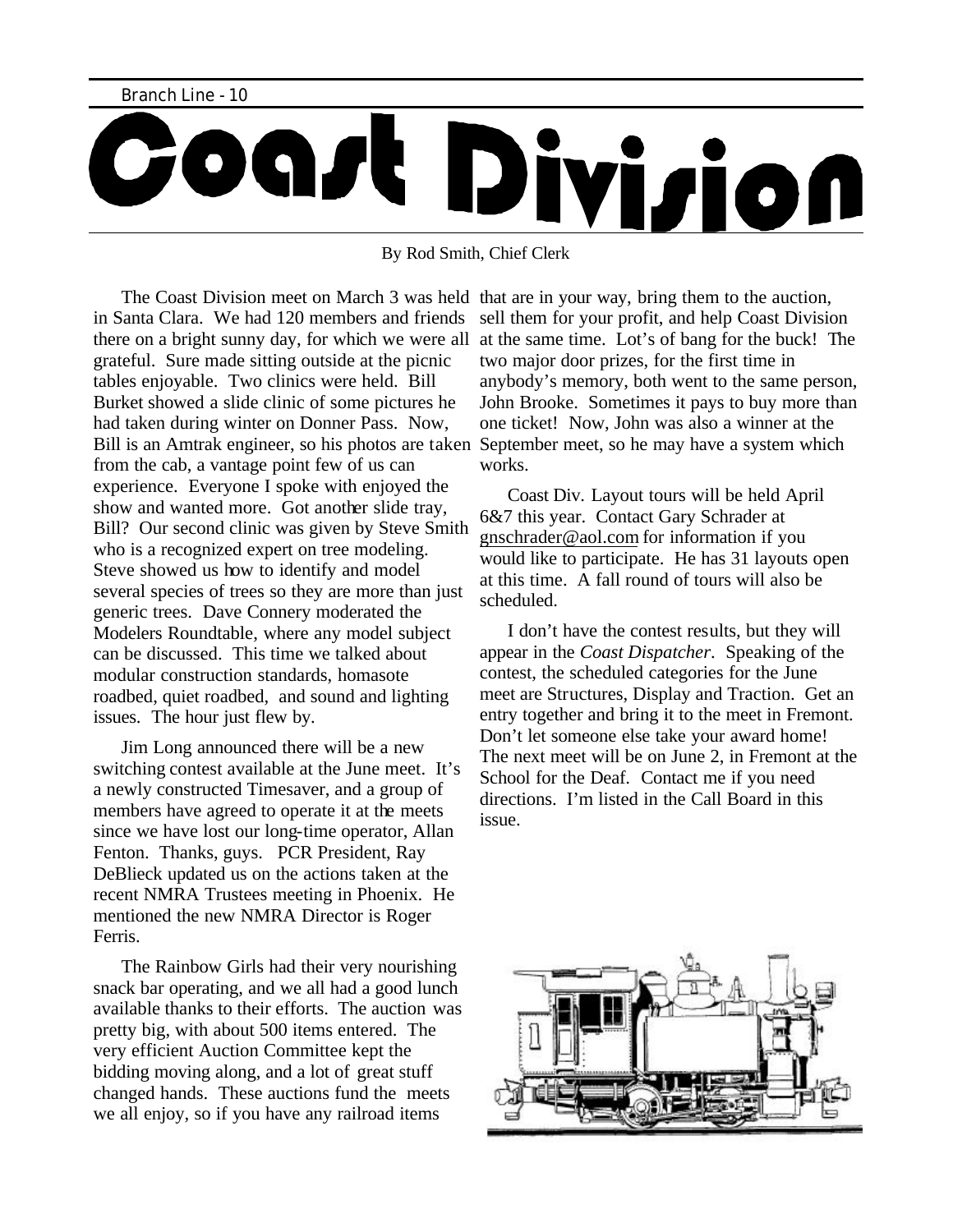## **Daylight Division Report**

#### By Doug Wagner

The Daylight Division finally got to hold it's quarterly meet in Tehachapi on February 16<sup>th</sup>. The meet started with a hearty breakfast at Kelcy's Restaurant and the meeting started promptly at 10:00 AM, with 25 members in attendance, so that we could get an early start on the model and prototype tours. We had several entries in the favorite model and photo contests and Joseph Aymar received enough points on all 3 of his really nice looking locomotives in his quest for Master Model Railroader.

After the closing of the meet, the gang started off by visiting Trains, Etc., a model train shop that is right next door to Kelcy's Restaurant. The first layout on tour was Richard

afternoon. There was plenty of action, like usual. At the end of the day, the boys from Bakersfield, along with our honored visitor, Jim Long, from The Coast Division, stopped off at The Keene Store for some dinner and then departed for home.

The next Daylight Division promises to be a real hum-dinger! It will be held in Santa Barbara, and will be hosted by the gang that operates on Gary Siegel's Louisville and Nashville layout. The meet will be a 2-day affair, being held over the Memorial Day weekend on May 25 and 26, with layout tours all over the Santa Barbara and Goleta locale. It will also include an operating session on Gary's L&N layout. If you've

Cantrell's Hon3 layout, which depicts the Cumbres and Toltec Railroad, in New Mexico. One the way to our second layout, the entourage stopped off at a quaint



One area of Bob Coles 17' X 19' Union Pacific N scale layout, shows a great looking passenger depot and some great scenery.

little model railroad snop, named aptly, Ine Train Room. This shop is located in the back room of a barbershop, but it has a great supply of railroad stuff!

After spending our hard-earned cash at The Train Room, we arrived at our second layout. The layout is owned by Bob and Laura Coles and is a 19' X 17' N scale layout depicting the Union Pacific Railroad. In fact, Bob earned a Golden Spike Award for his layout after the tour.

After the tour of the model railroads, it was time to see the prototype. We all piled into our cars again for the trip up to The Tehachapi Loop, where the gang spent the remainder of the never had the opportunity to operate on this great layout; you've really missed out on one of life wonders! We are also going to hold a silent auction, so if any of you have a certain item that you don't longer

need or want, please bring it to the meet for the auction. Also, don't forget to bring any model and photos for the favorite model and photo contest and especially, don't forget to bring those paper wrapped items for the always-enjoyable White Elephant Auction. The meet will start promptly at 10:00 AM at Gary Siegel's house.

The Daylight Division will probably hold our August meet in Fresno and the November meet will definitely be held in San Luis Obispo. If you'd like more information on the May meet in Santa Barbara, or any of the other Daylight Meetings, please contact Doug Wagner at (661) 589-0391, or by email at CARLDW@AOL. COM.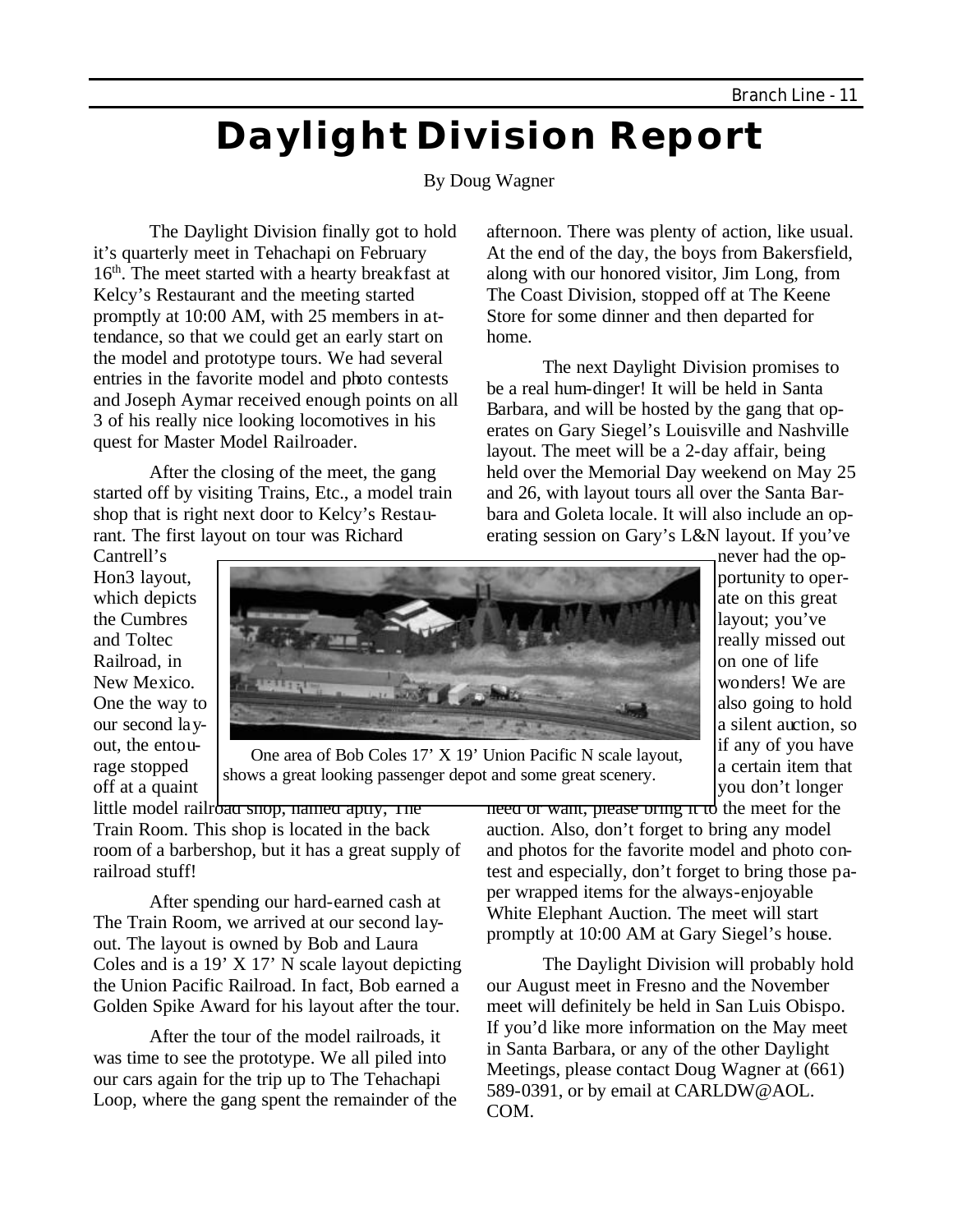# Branch Line - 12<br>S Scale In Review

By Lee Johnson

Since the last time this column appeared was in the July-August-September 2001 issue of the Branch Line, we have to do a little catching up.

Most of the larger S scale manufacturers were displaying their products at the NMRA National Train Show last summer along with the producers of multi scale products. There were also two S scale modular layouts operating to help display many of the products.

Two weeks later was the NASG Annual Convention in Scranton, PA, which was attended by over 500 registrants. Tours through Steamtown and rides on Steamtown trains (including behind steam), and trolley car rides were a part of the convention. There were also some great clinics, a good many models and photos in the contest room, and some nice S scale home layouts on tour.

PCR members were well represented in the contests with James Rustermier receiving first place and Best In Class in Master Crafts-

man for his D&RGW 0-6-0, and Greg Reiter receiving Best In Photos for his night shot of a Capitol train and crossings gates in motion. Five S module layouts were able which includes the S scale items to be released a part of the convention including two that were set-up at Steamtown. All of the display areas at the convention hotel, Radison Lackawanna, were filled with S manufacturers and suppliers showing their latest products.

In early November the Bay Area S Scalers spent a weekend operating an S scale module layout at one of the open houses of the Museum of the San Ramon Valley located in the old Southern Pacific depot in Danville. Over the two-day period, about 800 people watched the trains operate. Having the Farmer<sup>1</sup>s Market in the parking lot outside the door on Saturday morning did not exactly hurt the attendance either. It

was a great time to promote model railroading to the general public.

The Union Pacific large gas turbine from River Raisin Models has arrived, and it is a beauty. Not only does it have great detail including the small labels along the bottom of the sides, but they also operate very smoothly right out of the box. If you feel that having a highly detailed, smooth operating locomotive

Bay Area S Scalers spent a weekend operating an S scale module layout at the old Southern Pacific depot in Danville. Over the two-day period, about 800 people watched the trains operate.

right our of the box is too boring for you, River Raisin Models has included the material so you can add the hoses and jumper cables between the A and B units and tender for super detailing. This is truly a premier model.

River Raisin Models is now exploring the possibility of producing the GE U50D locomotive in Union Pacific, and if enough interest warrants, doing it in Southern Pacific also. The PRR class J1 and J2, and C&O class T1 2-10-4s in brass will be their next steam locomotive project. These should be avail-

able later this year.

The S-Helper Service 2002 catalog is now availthis year. The first new item will be a Phase I F-7 A & B units due this summer. It is being offered as individual units and multiple units of various A and B unit configurations in 7 different paint schemes (AT&SF passenger and freight, B&M, D&RGW, GN, MP, and PRR).

Next is the 55-Ton twin composite hopper due this summer. It will be available in 10 road names (AA, AT&SF, B&O, C&O, CB&Q, LV, VGN, NKP, PRR, and WAB). Finally late in the year, the B&O class E-27 2-8-0 should be available. They are also now offering 40 in. sections of flex track in code .125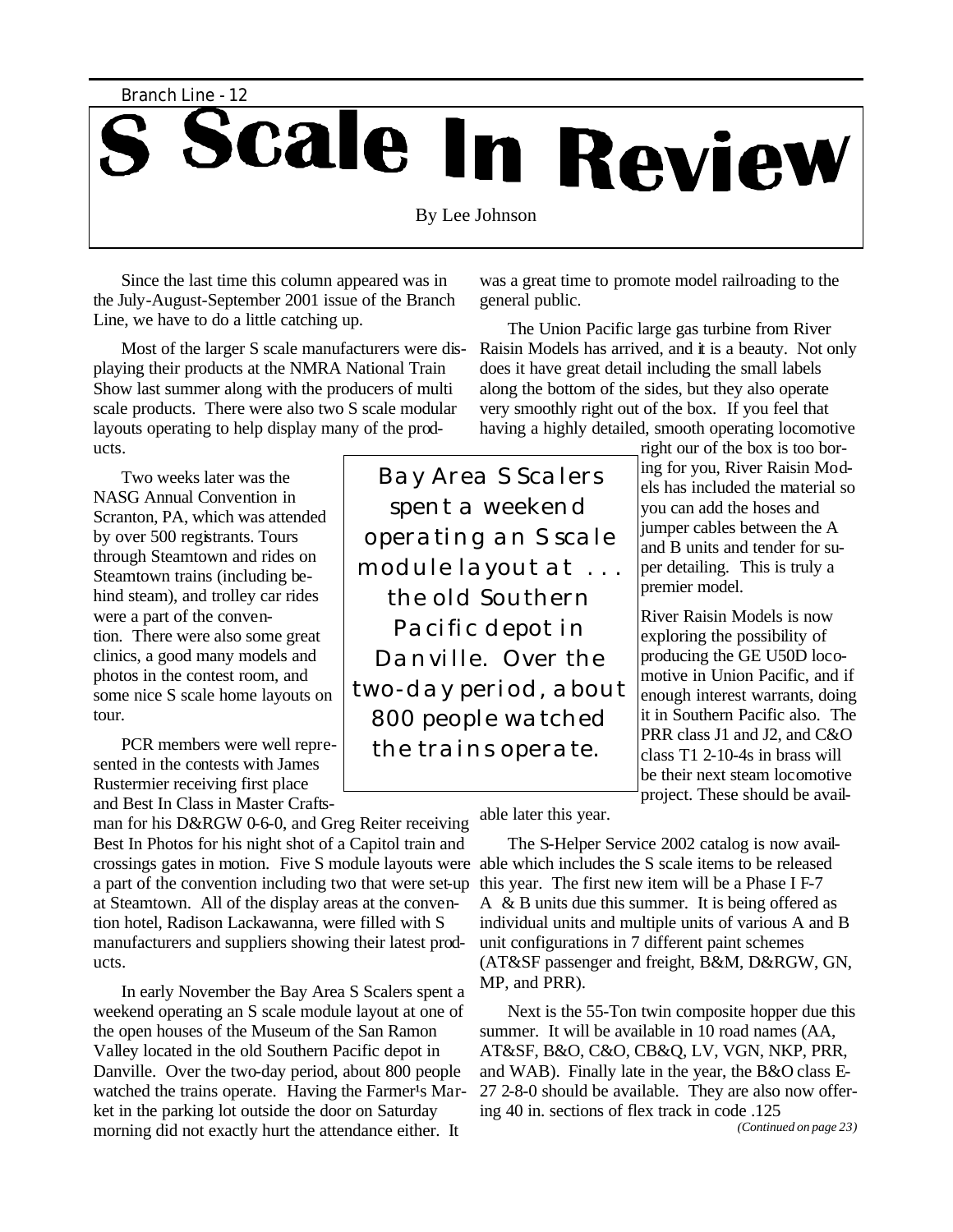# CONTEST REPORT

By Ken Lunders, PCR Contest Chair

Last issue I covered some background on why we have model contests. This time I'll tell you about the two not-so-secret parts to winning a contest.

#### **Two Parts to Winning a Contest The Easy Part**

"Practice makes perfect" the old saying goes. "Learn from your mistakes" is another we have all heard countless times. Neither is truer than when it comes to building models. Take both of these to heart! The more models you make, the better you get at it!

When you finish reading this, dig out the earliest model you built. Take a good look at it then compare it to one you made more recently. Give some thought to how far you have come in your ability to build a better earned a Merit Award. model.

My first scratch built structure was thrown together with some leftover wood pieces, and a botched MDC Roundhouse Old Time tank car kit tank, plus a few odds & ends. At the time, I told myself I had done a pretty good job.

I saw I could add NBW details to the wooden frame, weathering to the tank, and nail holes and interior lighting to the small pump house to make it a better model. These are all things I knew I could do when I built it but thought that it didn't "really" make any difference.

I was wrong. *If you can see something that needs to be done to make your model better, the chances are very good that the judges will see it too.* You can't win a contest with an inferior model unless there is no competition in the category you enter.

Fortunately, we usually have the time to do things right, and the ability to see what it is that needs to be done. This is a hobby, after all, and a way to have fun, not a schedule-driven enterprise we derive our livelihood from!

My second scratch built structure had well over 1,500 individual pieces fabricated to build it. Wall framing was complete and included tarpaper sheathing. A complete interior was added. Lighting was installed, and a sound system built to go with it. Nail

holes were added everywhere you might find one on the prototype, and realistic weathering was applied. I did not let anything get by as "good enough" if I could avoid it. I took about 6 months to build it, on & off. Mostly off. It received 1<sup>st</sup> place awards at Coast Division  $\&$  PCR contests, and a  $3<sup>rd</sup>$  at the NMRA national in San Jose.

I admit I went to some extremes in building the second model, but you really don't need to go that far to build a winner. For instance, I built a tank & tool house from a Sierra West kit with only some relatively modest changes made to it. I made the roof removable and added lighting. All the detail parts but 2 or 3 came with the kit. It took 1st place at a Coast meet and

For something simpler, I built two lumber cars. They were based on a Master Creations kit. Some of the parts were modified, a few added, and a lumber load was added to the one. They were patterned after Mich-Cal prototypes, and a picture of the prototype was displayed with them. They took 1st  $\&$  2<sup>nd</sup> and both earned Merit Awards.

*You do not need to build the most complex model in the world to win a contest.* The lumber cars could just as easily been scratch built as there is just not that much to them.

Keep in mind some of the basics: Are glue spots showing? Is the model "square"? Are there gaps that shouldn't be there? Do the windows line up? Does the finish simulate what is found in real life? Is the lettering straight? Are there air bubbles under the decals? Are the added details doing more than taking up space? Are the couplers rusted and the wheels painted rusty or greasy as appropriate? Does the loco actually run? Is the trackwork realistically weathered?

Trust me on this: *You already know what it takes to build a prize-winning model.* Trust yourself too! *If it doesn't look right, it isn't.*

#### **The Hard Part**

The prize ain't won till the paperwork's done.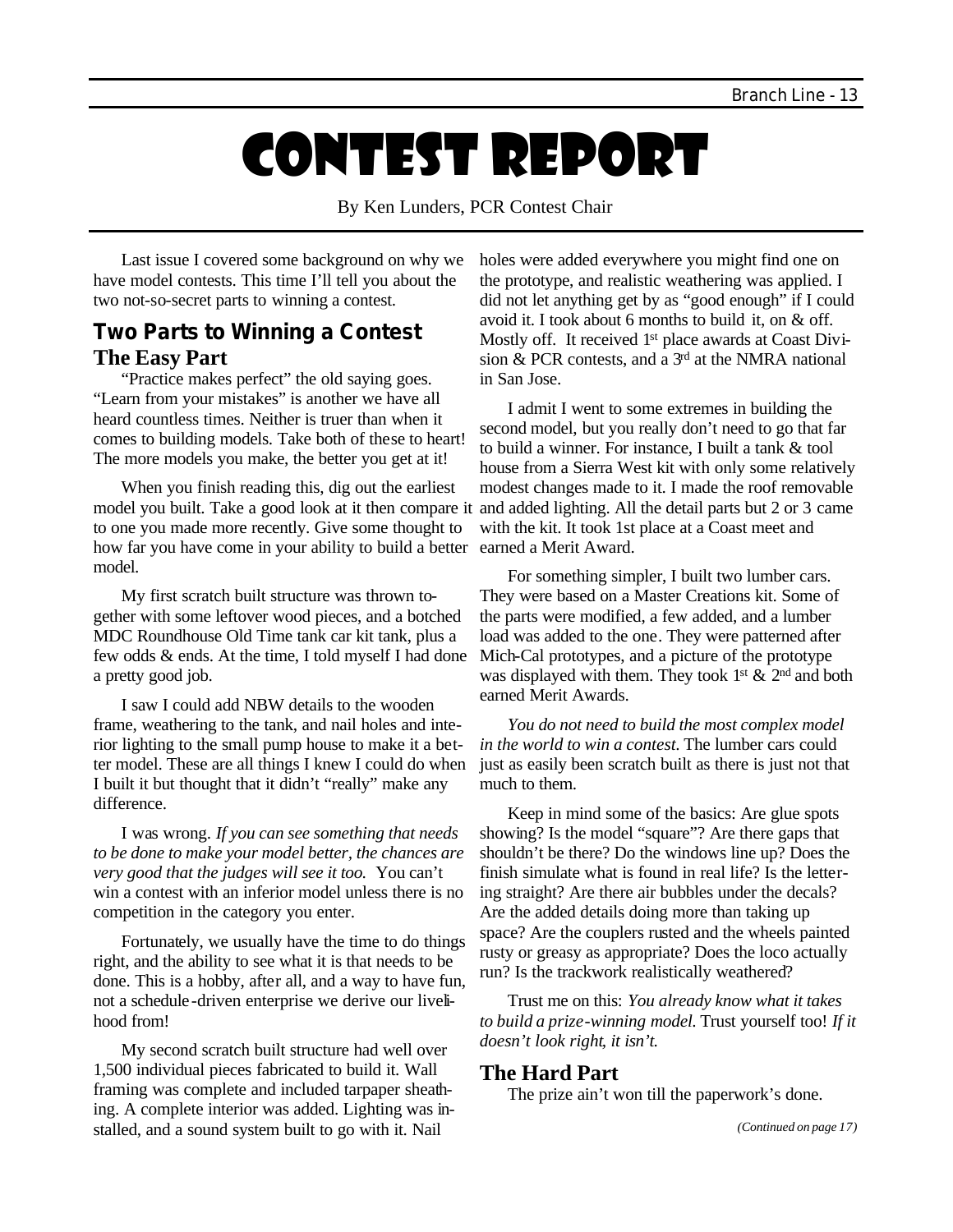# **PCR Convention May 1-5, 2002**

Here is a quick run down on what is happening at the convention on each day.

I have listed the clinics and a very short reminder of what they are about. I have also included the major meetings and banquets. As I write this I have no information on layout tours.

- Bill Kaufman

#### **Wednesday, May 1, 2002**

#### **1:00 PM**

Board of Directors meets, if that appeals to you

#### **1:30PM**

- **Dave Biondi & John Marshall**: *Realistic Flatcars and Flatcar Loads* Dave and John are going to show us how to take an out of the box flatcar and make it look like it has been working for our railroad for years.
- **Dennis Brown**: *Resin Cast Freight Cars From Goop to WOW!* Dennis will give us a close up look at the techniques, the master and molds he used to create a fleet of award-winning SF reefers for his railroad.
- **Dick Witzens**: *Rust, Grime and Other Filthy Stuff*  Dick explores various weathering techniques using an airbrush, India ink and paint.

#### **3:00PM**

- **Dave Biondi**: *Railroad Photography Composition*  How to select the components and learn the skills to create that perfect image on film.
- **Dave Connery and Brad Lloyd**: *Modeling Winter*  Expert modeling techniques to produce scenes that steal the beauty from a holiday card and move it to our model railroads.
- **Dick Witzens**: *Shaking the Box* He's going to walk us through the mild and wild side of the more detail-oriented, specific -model-oriented and complex kit assembly the 21st Century seems to be bringing us.

#### **Thursday, May 2, 2002**

**Yreka & Western Railroad Tour:** a tour of the Timber Products Veneer Mill and the Y&W yard and equipment and a ride on the Y&W Blue Goose

#### **9:00AM**

- **Ted Culotta**: *25 (or so) Freight Cars You Need on Your Layout* These things are everywhere and Ted's going to show us how to model these cars in HO Scale using readily available kits.
- **Anthony Thompson**: *SP Freight Cars of the 1950's*  Tony is going to tell us about these cars that were frequent travelers throughout the West and mid-West and emphasize the SP's characteristic or unique cars.
- **Stephen Hatch** Railway Engineering: *Derailment Free Track* work Steve explores the most common reasons for derailment and track work techniques for reworking existing track or installing new track to avoid problems.
- **Seth Neumann***: Op Sig Session and Clinic.* Various operations formats and techniques will be discussed, highlighting the excitement and realism of operating your layout prototypically.

#### **10:30AM**

- **Bob Clark**: *Layout Design for Passenger Terminals and Servicing Facilities* Good stuff for passenger modelers like facilities and track plans for station tracks, train turning, express and mail facilities, car washers, service platform design, Pullman and commissary buildings and car repair shops.
- **Anthony Thompson**: *Southern Pacific's Coast Line*  He will illustrate the characteristics of the distinctive part of the SP between San Francisco and Los Angeles emphasizing, though not restricted to, the 1940 to 1960 period.
- **Forrest Beattie** : *Winning Model Contests It's More Than Just the Model* Once you've made a good model, how to show it off to its best advantage and make it a Winner.

*(Continued on page 15)*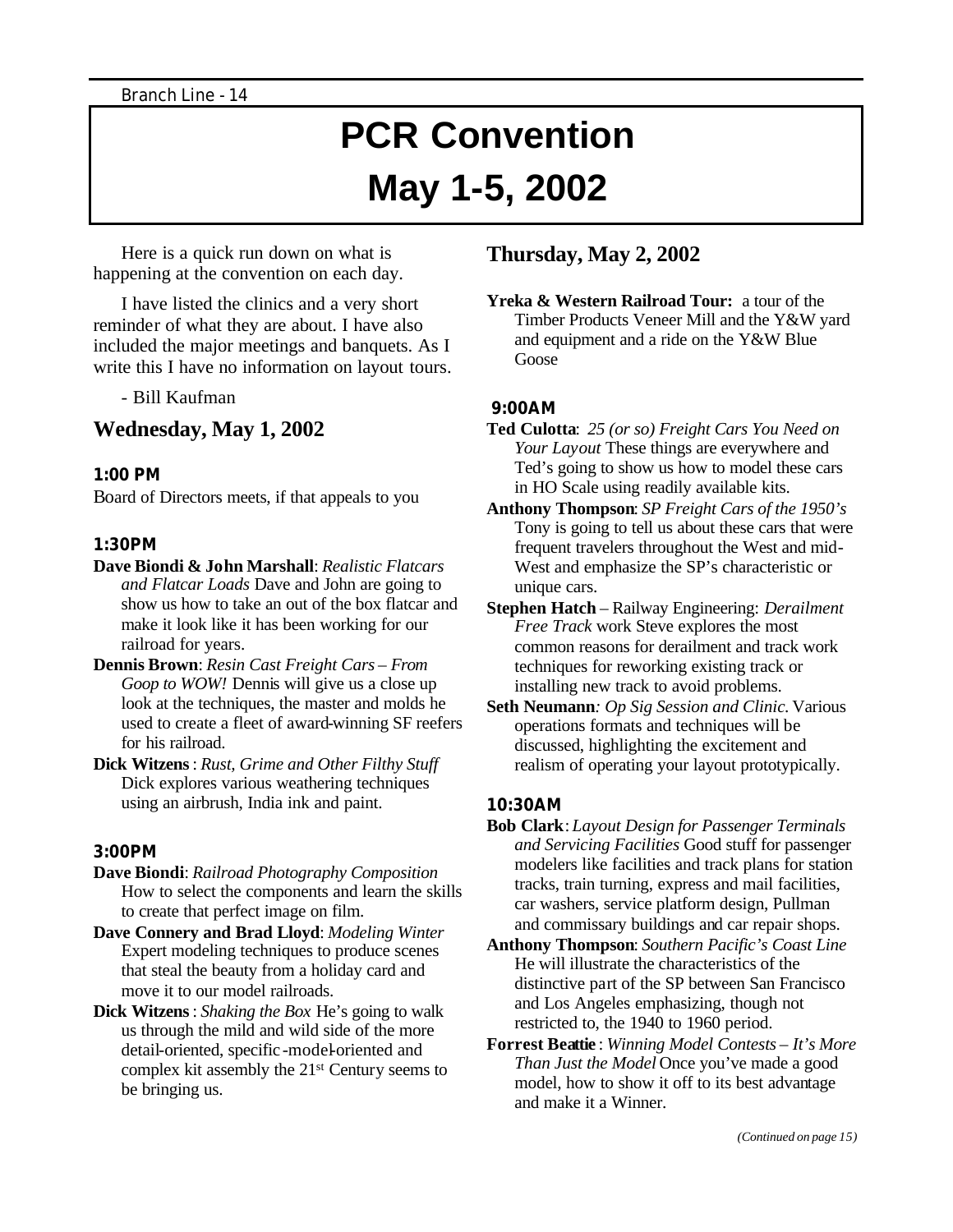*(Continued from page 14)* **1:30PM**

- **Les Dahlstedt***: DCC Decoder Installation for All Scales.* (You have to be already registered for this one or you can't get in. – Bill)
- **Anthony Thompson**: *Pacific Fruit Express* Tony will give us some history of PFE and descriptions of the most important ice and mechanical refrigerator cars, based on his book. He'll give us tips towards modeling these cars too.
- **Charlie Pigott Okey Dokey Oaks**: *Who Says Only Mother Nature Can Make a Tree?* Charlie's Okey Dokey Oaks. What more can I say. I am always amazed that he is willing to teach all of us how to make the same thing that he sells.
- **Jim Providenza:** *Layout Design Forum* A free ranging discussion of layout design issues in general and critique of designs brought forward for discussion. Always fun and interesting.

#### **3:00PM**

- **Dave Biondi***: An Advanced Clinic in Backdrop Painting* He does great work and promises, in this advanced class, to give us the final touches that transform a simple backdrop into a work of art that will add years of beauty to your railroad.
- **Bill Schaumburg:** *The Town Talk Tunnel, Part 3*  Building the prototype railroad took only 22 months. He's been talking about it for 22 years. He'll drink wine and tell stories, some of them may even pertain to the NCNG RR.
- **Bill Kaufman**: *Operations for Dumb-dumbs* I'm real mad about this. I want to see Schaumburg or Biondi. However I'm going to blather on about how railroads solve the questions of which cars go where, how they get there, and how they keep from running into each other.

#### **7:00PM**

- **John Marshall**: *Soldering 101 Back to Basics* John will go over tools and products, when and where to use them, and where to buy them. Maybe he can help me.
- **Jim Zeek**: *Logging in the age of Steam 1890 to 1930* You get to hear the hows and whys of logging methods from a fourth generation lumberman and get some ideas about the equipment necessary to model this era.
- **Layout Design SIG**: Not sure how this is different from the 1:30 forum. Same cast of characters, same issues. If you liked that, you'll like this.

#### **Friday, May 3, 2002**

#### **8:00AM**

Contest Room opens

#### **9:00AM**

**Steve Smith:** *Machine Tools for the Modeler, Part 1* Steve will show how hobby size lathes and milling machines can add another aspect to our hobby. He'll cover some of the related measuring and hand tools used in machining.

**Stephen Hatch – Railway Engineering**: *Hand Laying and Building Your Own Turnouts*  Conquer your fear of hand laying turnouts as Steve shows us how simple the building and installation can really be.

**Jim Providenza:** *Realistic Operations* Jim and Rick Kang wrote a series of articles in the mid 1990's about finding answers in the prototype for issues themes surrounding operations on our model railroads.

#### **9:30AM**

**Shasta Dam Tour:** 602 ft tall Shasta Dam holds 4,552,000 acre-feet of water and is the main feature of the Central Valley Project, The Sacramento, the Pit, and the McCloud rivers flow into it.

#### **10:30AM**

- **Bob Clark**: *Layout Design for Passenger Terminals and Servicing Facilities* Bob will repeat his clinic on facilities and track plans for station tracks, train turning, express and mail facilities, car washers, service platform design, Pullman and commissary buildings and car repair shops.
- **Rich Kolm**: *Track Work: Doing It Right*. Minimum standards, layout planning considerations, spiral easements, super-elevation, helixes, DCC, grades, different types of roadbed, track construction and all the other things that bedevil us.
- **Dave Connery and Brad Lloyd**: *Modeling Winter* Dave and Brad take another shot at showing us how to model the elements that the big RRs have to fight.

#### **1:00PM**

**Train Show at the Redding Convention Center:** A chance to see new stuff, learn new things, and

*(Continued on page 16)*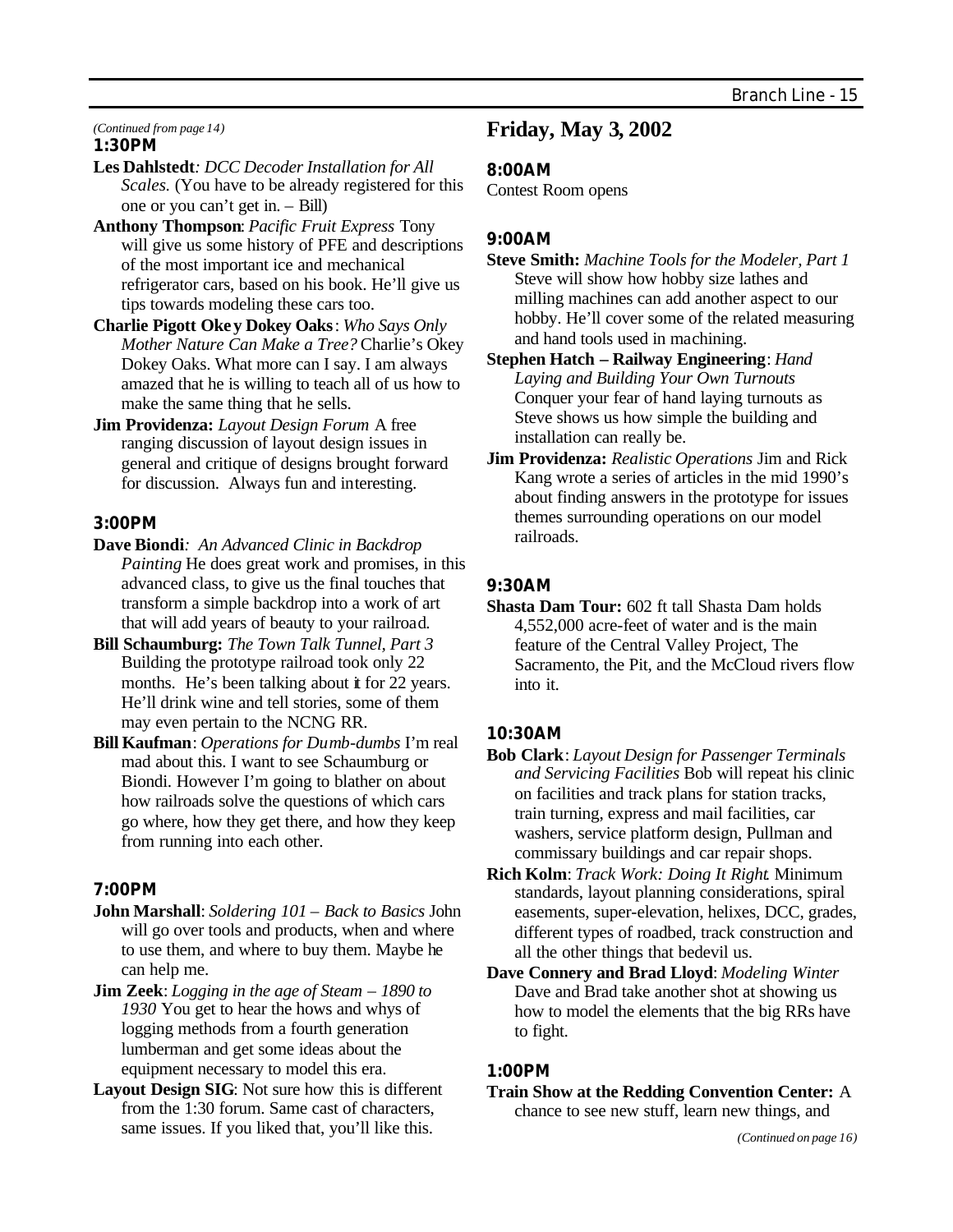*(Continued from page 15)*

spend your money. Till 6:00

**Shasta Caverns Tour:** The caverns remain just as nature made them. Multi-colored fluted columns...magnificent stone draperies in symmetrical folds...stalactite and stalagmite formation studded with brilliant crystals...milky white flowstone deposits in miniature waterfalls and other unusual and graceful forms.

#### **1:30PM**

- **Steve Smith**: *Realistic Weeping Willow Trees* Steve has combined old techniques, new methods, key materials and as little work as possible to create a realistic willow tree and some other types too.
- **Rich Kolm**: *Track Work: Doing It Right*. Rich is going to try again to bail us out and save us from our track work.
- **Jim Wells**: *Scratch Building Scale Sound Systems*  and *Scratch Building Scale Soundtracks* In two back-to-back clinics, Jim will show us techniques he has developed to build miniature sound systems to carry sound to every scene on his layout and the creation of soundtracks for those scenes.
- **Kermit Paul & Dave Haehn**: *New Product Development at M-Tec* Dave and Kermit look at the research, design and production of a new line of movie theaters and illuminated signs that incorporate state of the art lighting with working chase lights.

#### **3:00PM**

- **Charlie Pigott Okey Dokey Oaks**: *Who Says Only Mother Nature Can Make a Tree?* Charlie's back making trees. Lots of sisal rope, ACC glue, ground foam and paint.
- **Marilyn Meyers and Sam Astalosh:** *Trees for Your Layout* Marilyn and Sam show us how to make trees for our layouts based on geographic locale of our railroad and how to produce those trees in miniature.

#### **Evening**

**Silent Auction**– Drop off begins at 5:00. Auction proper begins at 7:00.

#### **Saturday May 4, 2002**

#### **7:00 AM**

- **HOBO BREAKFAST** HOBOs (an NMRA member who has attended a National Convention outside his/her home region) can attend the HOBO Breakfast. Sign up as soon as possible on the sign up sheet that will be in the Registration area. If you don't know a HOBO that will bring you as a guest, let Dwayne Coate, Hobo-in charge, know and he will arrange something.
- **McCloud River Railroad Tour:** Ride McCloud Open-Air Excursion Train through the forested slopes on the south side of Mt. Shasta, tour the McCloud shop and yard, and stop in historic Dunsmuir.

#### **10:00AM**

**Train Show at the Redding Convention Center:**  Another chance to see new stuff, learn new things, and spend your money. Till 4:00.

#### **6:00PM**

**Happy Hour**

#### **7:00PM**

**PCR Banquet**- The guest speaker is Chuck Hornbeck, an engineer for 50 years in the Redding area. During that time he did many surveys of the area and became very familiar with local railroad rights of way and history. His interest in railroads and his job overlapped so he researched the local history. He has lectured for over 10 years at the local college on local history.

#### **Sunday, May 5, 2002**

#### **8:30AM**

**Membership Breakfast:** Come. Win door prizes. Don't make Ray eat by himself.

#### **10:00AM**

**Annual Membership meeting**. (Highlight of the convention for me– Bill)

#### **10:00AM**

**Train Show at the Redding Convention Center:**  Still another chance to see new stuff, learn new things, and spend your money. Till 4:00.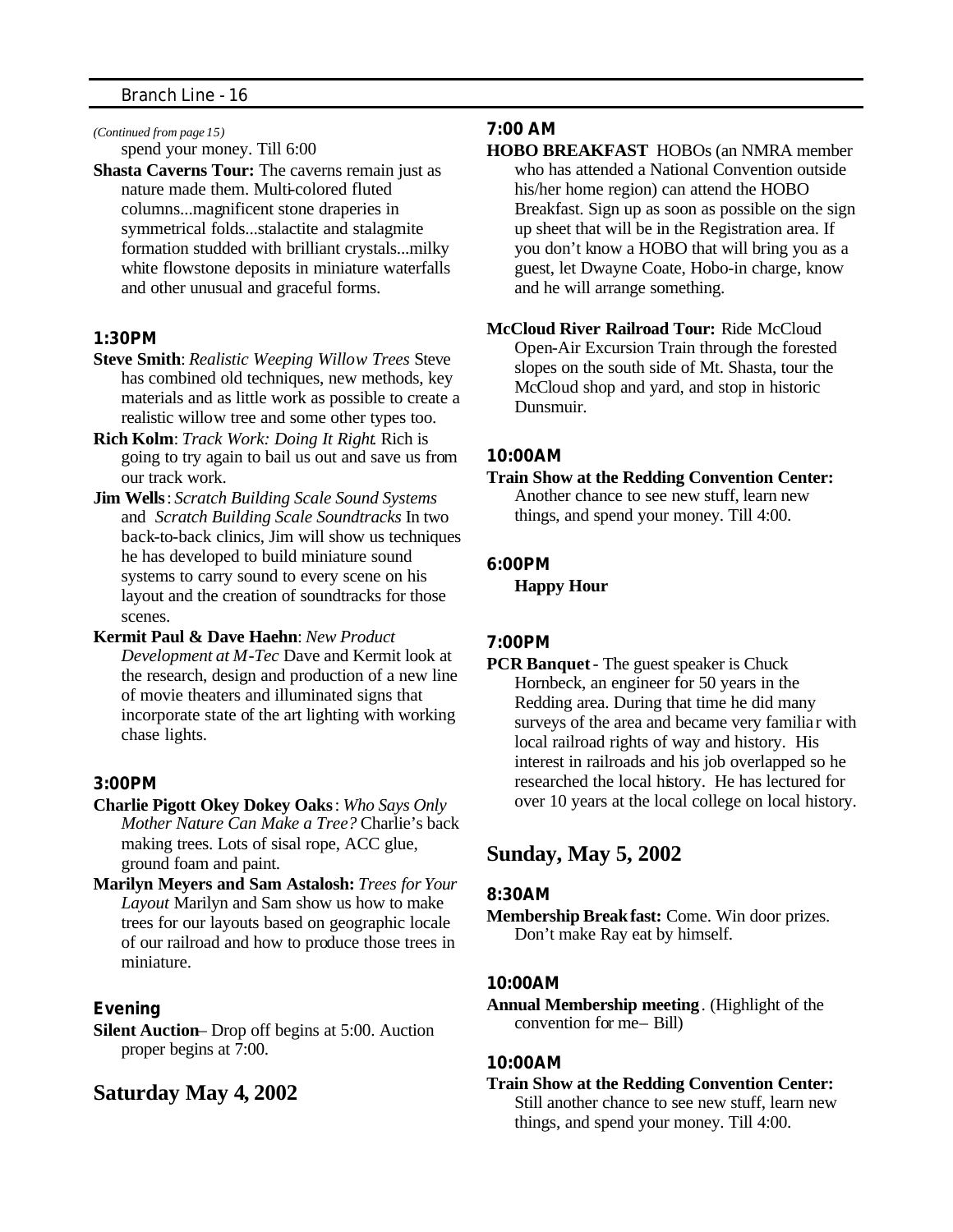#### *(Continued from page 13)*

#### *Contest Report*

That's right, actually "entering" your model in the Model Contest is the hard part. For PCR regional contests you need to fill out a cover sheet as well as an entry. But taking away part of the pain of paperwork is the aim of this section. Remember, if you don't enter, you can't win. And you can't enter without paperwork.

All the forms, rules, judging guide lines, & so on are available on line in the form of the Contest Directory. You can download the entire directory, or just parts of it, by visiting the PCR web site and following the directions to the contest area, or by calling or writing me.

Part of filling out the paperwork is in knowing just how you are entering, and into what category. The PCR Contest Directory lists five classes of modelers, and nine categories of models, for a total of 45 different ways to enter! To understand this a little better, take a look at what the Directory has to say in Section V. (Note that references to Section III mostly mean that the entrant be a member in good standing of the PCR, or of the NMRA if living out of the Region. There are a few other requirements, but you can check them out directly in the Directory.)

#### **Model Contests**

The model contest includes five classes and nine categories. Each entry must specify one class and one category on the entry form. There is no limit on the number of entries per person. Each entry can have only one entrant and only the work of that entrant will be judged. Additional documentation may accompany the score sheet, but judges are not required to consult it.

The model contest includes these five classes:

- Open: Anyone who fulfills the entry requirements in Section III may enter the Open class.
- Kit: Anyone who fulfills the entry requirements in Section III may enter the kit class if the model is kit-built, kit-bashed, or crosskitted. A kit entry is generally defined as one built using components, packaged together for commercial sale, although the entrant may modify or supplement such components.
- Novice: Anyone who fulfills the entry requirements in Section III and has not previ-

#### *(Continued on page 24)*

#### **ACHIEVEMENT PROGRAM**

By Jack Burgess, MMR

Continuing our discussion on the various AP certificates, this month we will talk about the requirements for Association Official. Like the other certificates, the full requirements for this category are available on the Internet at the NMRA site. You can also get a copy of the requirements by calling me.

We previously discussed the AP certificate for Association Volunteer. The Volunteer certificate is structured toward service on a National, Regional, or Divisional committee or as a Divisional officer or director. On the other hand, the Association Official AP certificate recognizes service as an officer (as either the President, Vice President, Secretary, Treasurer, or Director) at the national, regional, or divisional NMRA level. The minimum requirement for this certificate is at least one year at the national level; two years at the Regional level with at least one year as President or Trustee; or three years at the Regional level at a position other than President or Trustee. Division Superintendents or Directors who serve as voting members of the Region Board are also eligible.

There are now a number of positions in both the Pacific Coast Region and the divisions which are in need of officers or volunteers. Serving your region or division not only aids the NMRA but also provides a simple way to also participate in the Achievement Program.

I apologize for not previously announcing that James Rustermier received an AP certificate for Motive Power. His application first got lost at Headquarters and then I forgot to mention it in the last issue of the Branch Line.

If you are interested in the AP Program or Golden Spike Program, contact me for more details. My phone number, address, and e-mail address are listed in the Call Board on Page 31.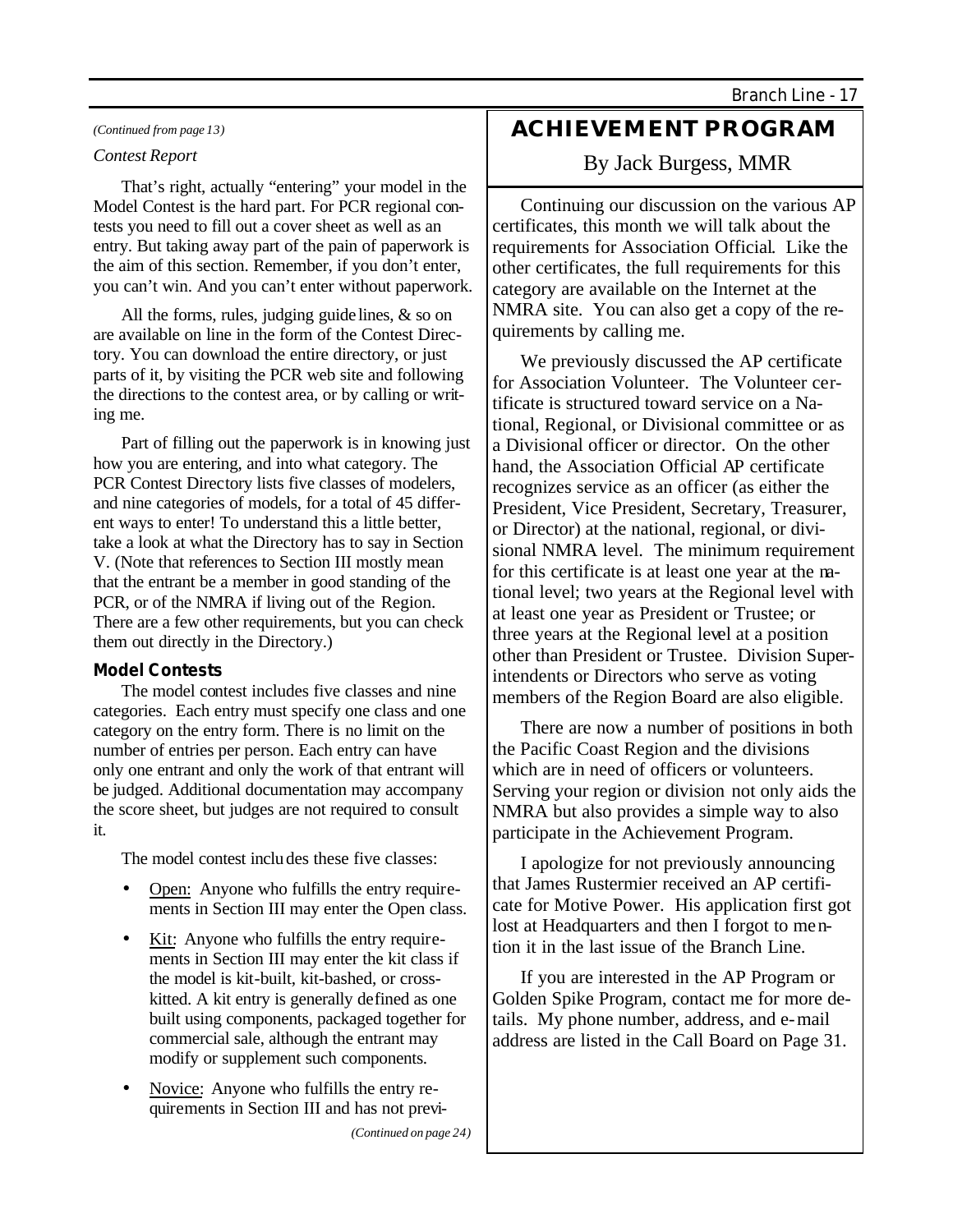*(Continued from page 3) Editor's Notebook*

improvements to Branch Line.

Now that the LD/OpSIG combined meeting is over, I can start focusing on the PCR convention. (Seth Neuman has a round-up of the activities on that weekend elsewhere in this issue of the *Branch Line*) The Round Robin busted its hump getting five of our layouts up to snuff for the SIG meeting and, I think, we had a good time.

I should probably tell you a bit about the Round Robin because I am likely to tell you a lot more stories about it as long as I am editor.

There are about eight of us in the Northern California Nameless Group Round Robin (NCNG RR) to give it its proper name. It is a very loose number because there is no list of members. If you show up and keep coming back a couple of times, you are probably a member. If you don't show up, you're probably still a member. One guy has been dead six years and we are still talking about his work and grumbling that he doesn't make many meetings lately.

Jim Providenza is the best known of us. He has been doing and writing about operations for forever. His SCN has been featured in a Keller video and in all the magazines. Scott Kew is the remaining founding member of the group and has the largest layout. His 1985 SP layout runs from Dunsmuir to Black Butte. His friend Morgan Trotter claims he is helping when he runs his steam era equipment on Scott's railroad.

My 1929 freelance Northern California pike is the smallest and oldest of the lot. Tom Combs was an Amtrak engineer and passenger equipment is king on his Canadian Pacific inspired *Cascade Pacific*. The freight trains only exist to get out of the way of the varnish or the streamliners.

We think that Chuck Ditlefsen is a member, but you can never tell with O-scalers. He lives up on the top of Mt. Tam a couple of blocks from Tom and has more scenery on his layout than any other Lionel fan I have ever seen. The other token large scaler is the Padre, Dick Anderson, who is

building a CB&Q layout in Kennebunkport, Maine, where he has a house and runs a church during the summer.

The Padre's layout makes the one that Philip Smith is building seem positively close by. Philip's SP&S based layout in Oakland is our newest, still in the bench work and dreaming stage. When Otis McGee finally gets the house built that goes under the layout, his John Armstrong-designed layout will be the newest, and probably the largest too. It will take over as the steam era Dunsmuir to Klamath Falls road, and Scott can to go back to rail fanning 1985 instead of 1955.

Rob Steele has come four or five times and just might be a member. He has brought his friend John with him twice. That's getting mighty close to membership, even if I am not clear on his name. Will Hastings, who runs CalTrans out of the city, used to come. Maybe he'll come some more. Heck, Dr. Ed Merrin who moved not only himself but also his layout may come back. (I know that is thirteen people, but don't nit-pick.)

The group has three great attractions in addition to getting me out of the house once a week. First is the variety of skills and interests. Most of us brought skills into the group. All of us have learned skills and shared knowledge with the rest of the group. Second, the rule is, "It's my railroad!" How each of the owners wants his pike to look, that's what we do. We may tell him how silly he is and fill him with unwanted advice, but, ultimately, he's the one that has to be happy. Finally, our total organization consists of trying to figure out where we are going next week, and we don't start working on that until someone announces that he is leaving.

Obviously the people in modeling are what are important to me. So, circling back to the beginning introduction of the Round Robin, I am getting ready for convention. Richard and Venita Lake are coming out from Kansas City and Bill Schaumburg from Jersey. All the usual suspects from PCR (Ray, Seth, an assortment of Jims, three or four Daves and a bunch of other people) will be there. I can't wait.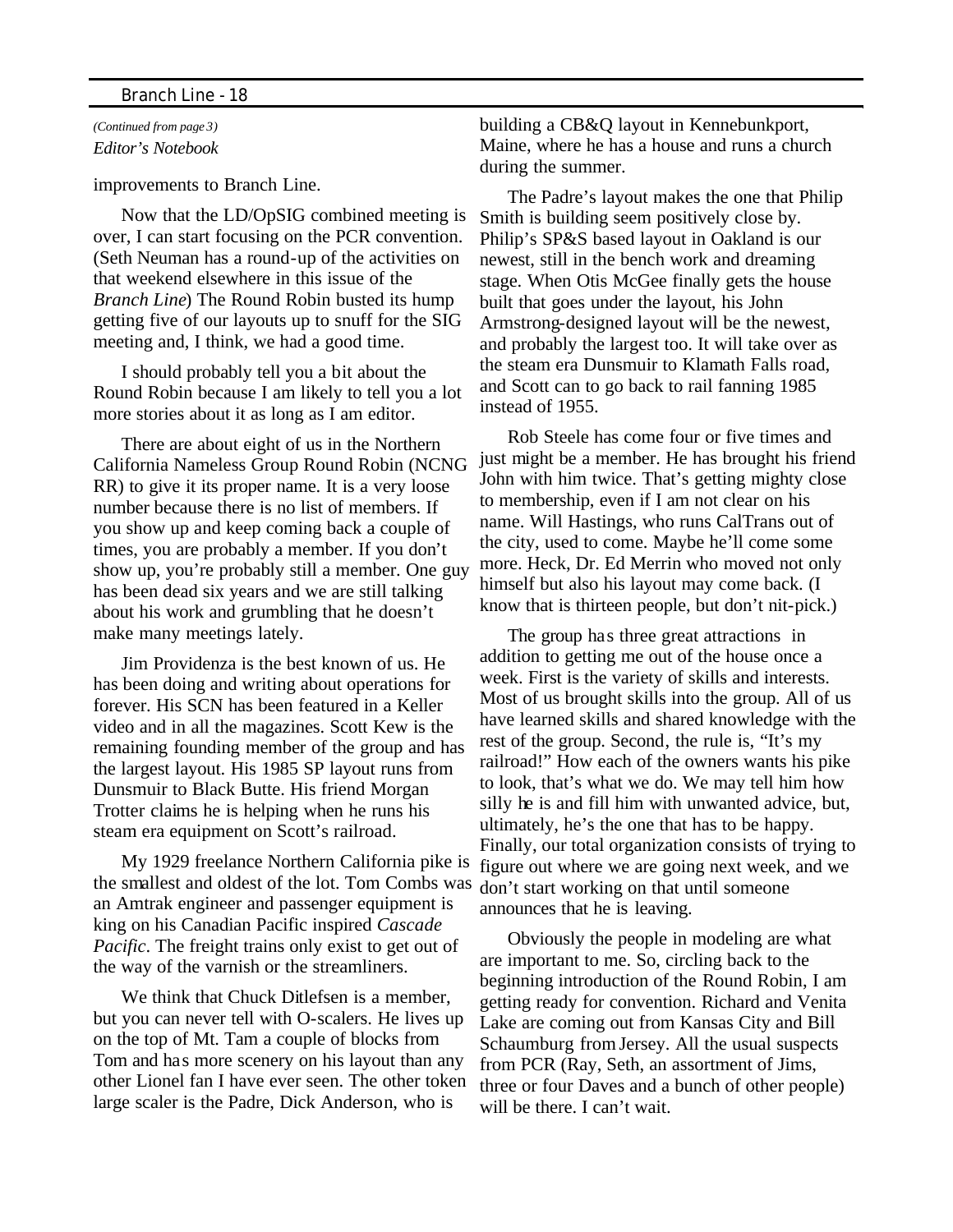# DI JO OLIO  $\overline{\mathbf{\Phi}}$ NN  $\overline{\mathbf{C}}$ **SIBO**  $\blacksquare$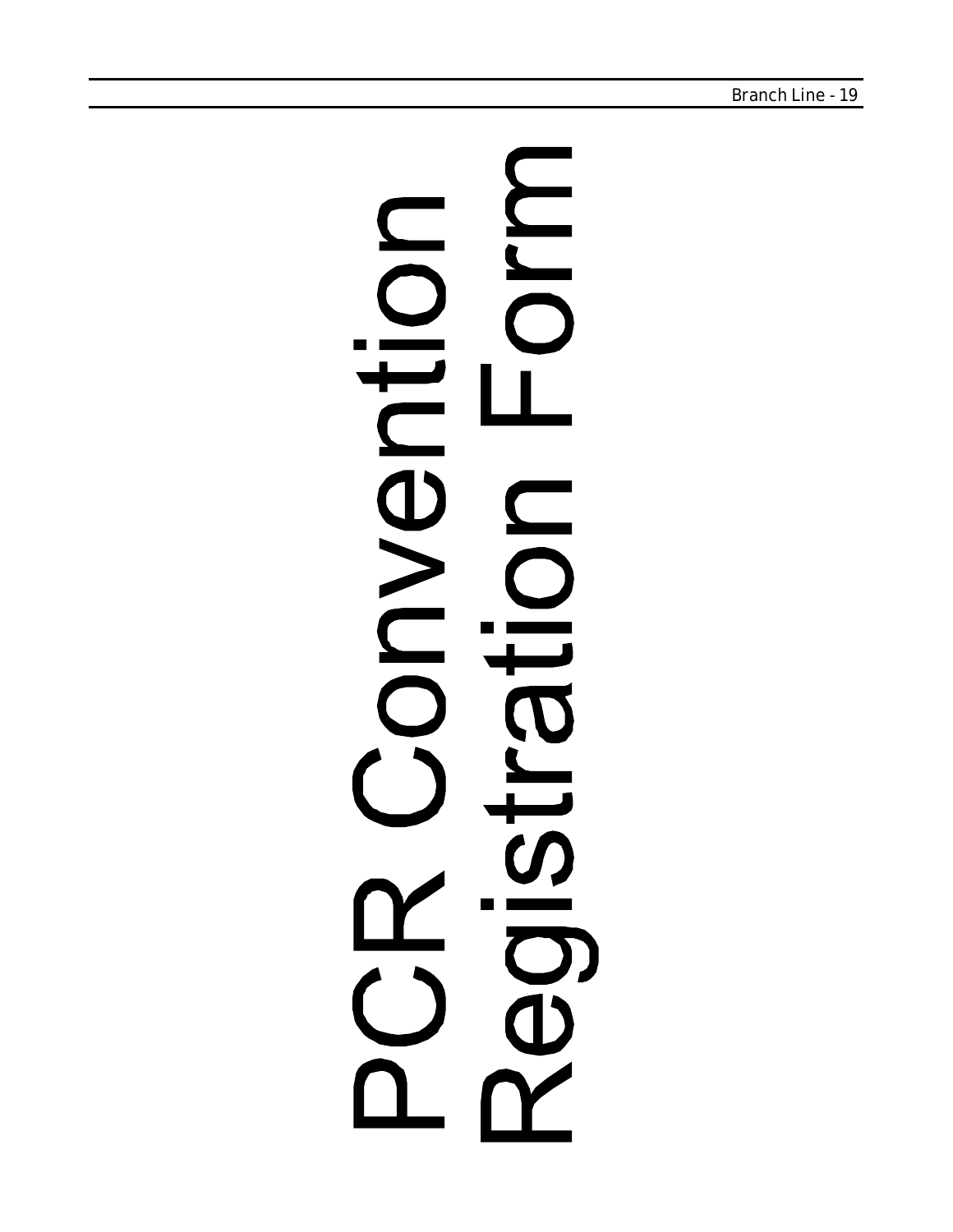*(Continued from page 2) "Gomez Store"*

these so I did not stress the styrene. The large parts were cleaned up with a mill file and the smaller parts by scraping with an X-Acto knife.

Once all the parts were free of the sprues I reread the instructions, looking at each part as it was mentioned and visualizing how it would look on the completed model. At this point I decided to do some pre-distressing of certain parts. I scraped the front wooden sidewalk using the Zona saw and scraping the length of the boards to add some texture and grain to the wood. I then used a small pounce-wheel to impress nail holes in several long rows down the sidewalk. I used the same pounce wheel to add four rows of nail holes to the undecorated sign (there is a beautifully prepainted sign included in the kit, which I opted not to use). I used a larger pounce wheel to add rows of nail holes every 24" on the clapboard siding on the front of the addition.

The roof is corrugated metal and on only one of the three sections was it divided into two pieces. Normally, corrugated metal comes in 8', 10', and 12' lengths and shorter but these two roof sections had 15' and 17' lengths. To remedy this I scribed lines across the two sections breaking the corrugated castings into more realistic lengths. I also scribed joints every 30" down all the sections to represent individual panels. With this I was ready to begin construction.

The four walls were assembled and attached to the floor, a part that saved using a squaring jig. I used MEK for all joints and applied it with an A-West applicator bottle with a #16 tip. I installed the center wall and then added two pieces of .10" square styrene about 10' back from the front wall, and extending between the walls at their top, to use in attaching a light for each section.

I then attached the roof sections together, using the two braces provided and gluing the sections at the correct angles by holding them in place on the building walls, but was careful not to glue the roof to the building at this point. I also

built up a mini-assembly of the two front doors, transom, and supports, and added the floor supports for the front doors. Now it was time to paint the individual parts.

I made a list of the colors I planned on using and then listed each part under the appropriate color. In this way I knew I would not forget to paint an item while I had the paint in the airbrush. For this project I used Floquil but an acrylic would work just as well.

The smaller parts were attached to a stick covered with masking tape, sticky side out. I painted the inside of the buildings and the underside of the roof Grimy Black, as I do not intend on having any inside details. I painted the gas pump hose and smoke jack at this time. I then painted an area directly inside the two front doors with Foundation, as I wanted the option of having the doors at least partly open. The air-brush naturally feathered the Foundation into the underlying Black.

I also painted the wood sidewalk with Foundation. I painted the roof top SP Lettering Gray and also painted both sides of 12 pieces of previously cut scale 30" X 8' Campbell corrugated roofing material. I masked off the door and window openings so when I painted the front I would not get paint all over the black inside. I used Antique White for the base color on the front (and backs of the building false fronts). I also painted all the doors, windows, corbels, cap pieces and the gas pump this color. Finally, I masked the building front and roof area and painted the back and side walls Boxcar Red.

The walls on this building are tin sheathing embossed to represent brick. This was a common building technique in the late 1800's and early 1900's, somewhat fireproofing the wood walls and making them look like more expensive and more substantial brick. There are several buildings in the old Gold Rush town of Columbia built with this technique, but this is the first model kit I have seen using it.

The castings are excellent, with tiny raised areas representing the scale 3' by 5' pieces of the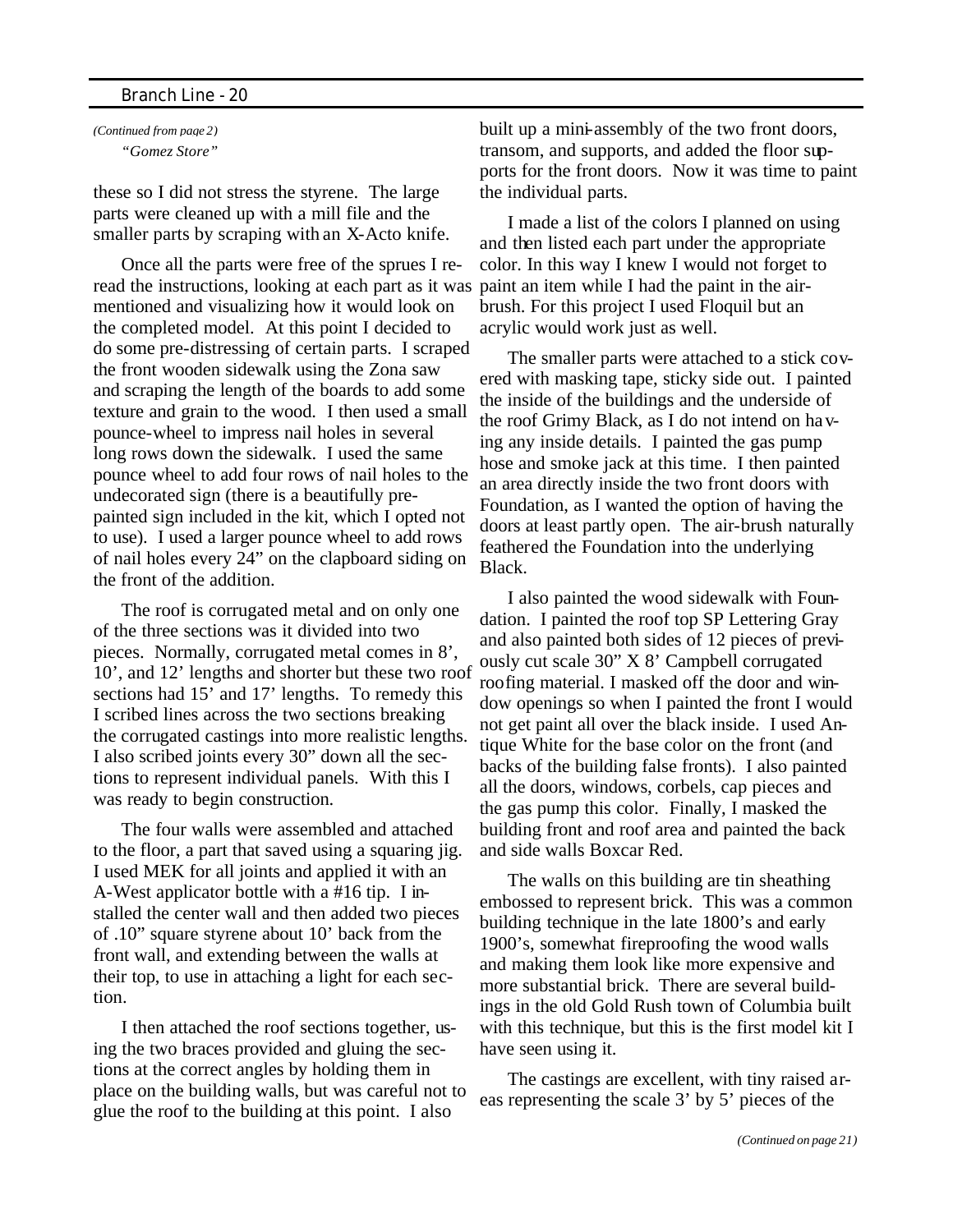*(Continued from page 20) "Gomez Store"*

and was afraid the flat paint would hide this neat feature. To highlight this I took a 3" X 5" card and held it along each of these part lines and then sprayed down the edge of the card with Rock Island Maroon, thinned heavily. What I was trying to do was leave just a hint of over-spray on the wall of a slightly different color. With this color I hit the bottom and right side of each seam. I repeated this process with ATSF Mineral Brown along the top and left side of each seam. I learned would when washed by the rain and the alcohol this technique from my friend Al Massi, who uses it to really bring out steel boxcar sides. When the paint was still wet I thought I had over done it, but once dry, I wish I had applied the highlight colors a bit stronger.

With the basic painting done I returned to construction. First, I installed a 1.5-Volt bulb in each half of the building, gluing them in with ACC and running the wires down a wall and out a hole in the floor. Next I glazed the windows, attaching the acetate to the painted frames with Micro Scale Kristal Klear. I scraped the paint off surfaces I would be gluing, then added the windows, doors, cap strip and corbels.

Next I glued on the roof using Walthers Goo, to give myself more time to assure the roof was exactly where I wanted it. I stained the sidewalk with a coat of dark brown-black stain made from Alcohol mixed with Brown and Black Shoe Dye. When this was dry I removed some of the stain using small brass and fiberglass brushes, letting the Foundation and gray plastic show through in heavy use areas near the doors and pump. Jim Vail calls this technique "scratching back" and it is a very useful technique.

Then I brush painted the front trim Rood Brown. I dry brushed some Rust and Grimy Black onto the roof, trying to keep the brush quite dry and streaking the colors on the seams and near the bottom of each individual panel, where rust would start and soot would get caught and build up. I decided to create a sidewalk overhang for the

original sheathing. I didn't want to lose this detail the pre-painted Campbell corrugated panels that I "store" part of the building and I did this by building a stripwood frame using pre-stained 2"x6", 2"x4" and 1" x 2"s. When this was dry I added treated with the same dry-brush technique. I gave the dry brushing about an hour to set up, then sprayed these surfaces with Dullcoat. When the Dullcoat was dry I applied a very weak solution of alcohol and India Ink. I learned years ago, never put alcohol over Dullcoat – it attacks the finish and leaves a white blush on your model. For metal roofing this is perfect! The India Ink highlights the seams and builds up much like soot causes the white blush that looks like oxidation on the metal panels.

> To finish the model I painted and constructed the great old time pump – perfect for my 1929 era. I also wanted the panels on the side to stand out a bit more so I traced along some of the embossed tin brick sections with a fine drafting pen. Since I assume there will be lots of you who will have a Ruben Gomez Store on your layout, I decided to letter my structure to suit my locale.

> In a book of memories of a youth in Carson City in the 1920's I found the name of several businesses on Carson Street, within a block of the V&T depot. I picked two that seemed to fit and used individual Micro Scale letters to create signs on the two front walls. I also found a decal sign for the one side that will be mostly visible on my layout.

> Well, there you have it. When I started to put this model together it was just for this review but as I worked on it I got more and more excited about it and so have found a place for it on my layout. The accompanying photo shows the completed model, the sidewalk roof I will add and the pre-lettered sign that came with the kit.

> This kit, #5909 has a MSRP of \$30.00. It goes together relatively easily and while lots of fun for an experienced modeler, would be a fine first styrene project for the newcomer to structure building. It will fit layouts set from the turn of the century to the 1960's.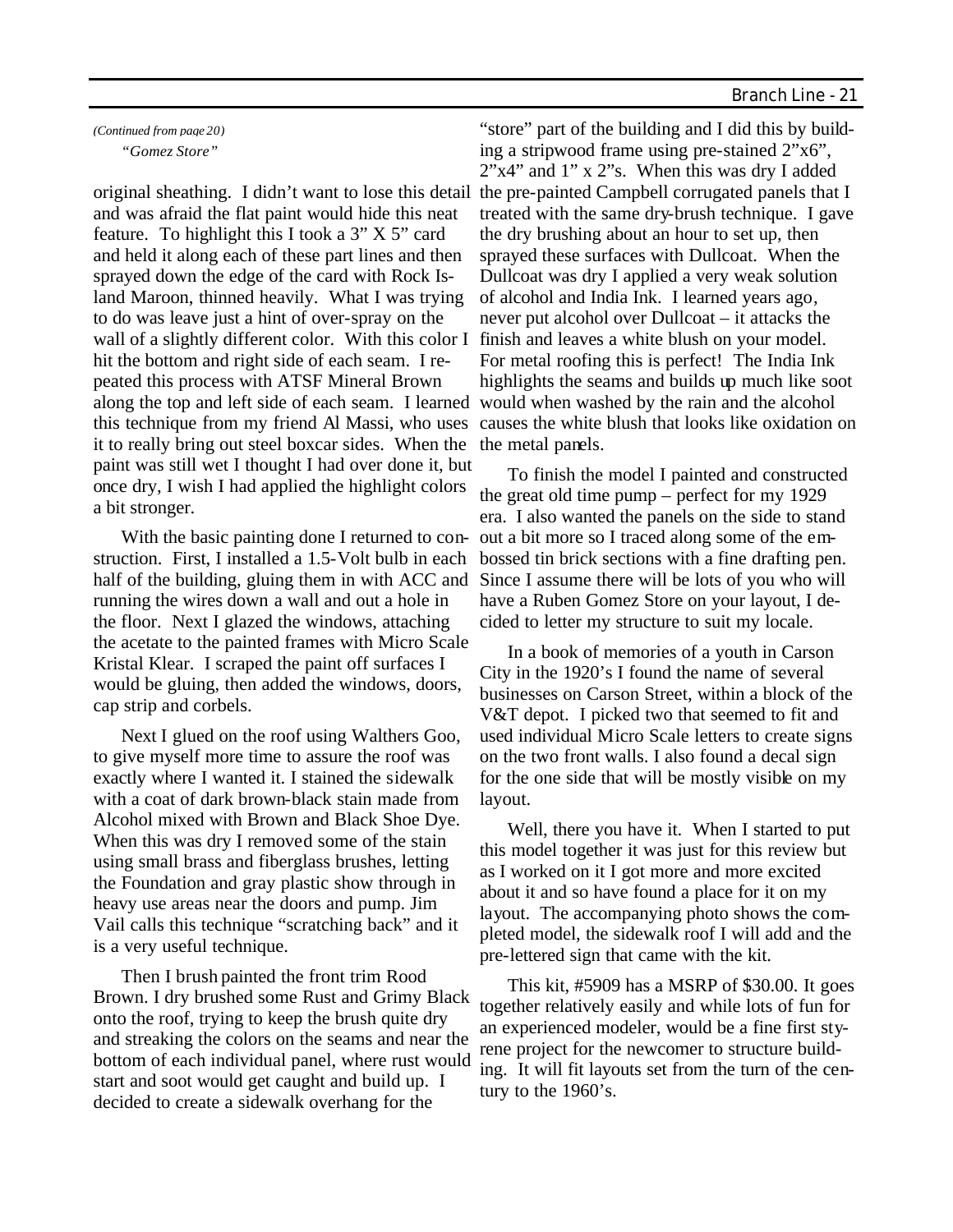#### *(Continued from page 1) President's Message*

status and several proposed changes. There was significant progress in several areas, most notably in membership and reorganization of the board.

First on membership, the board has agreed to the concept of single membership (also referred to in the past as single dues). This has been a hotbutton topic since long before I ever got involved with PCR. I remember in the mid eighties people talking about this issue as old news. So now, for the first time ever, it appears that the board is ready to push forward with a change that will allow you, the members, to with a single payment, recovery and improving home office. I strongly become a member at all organizational levels, national, regional, and divisional. There are many details and questions to work out, but this truly is a breakthrough on a very important issue.

Another area that will require much more work to implement is a reorganization or restructuring of the board. No one is sure what the new organization structure will look like, but the intent is to streamline the management structure of NMRA and make it more responsive not only to the membership, but to concerns outside the organization. The hope is all these change can lead us to a new leaner meaner NMRA.

The board meeting wrapped up Saturday with more financial reports and planning, followed by department reports and then motions before adjourning. One area that received a fair amount of discussion that last session was publications. Changes are in the offing for the Bulletin and other projects may be launched as time and finances allow. First step will be a Bulletin makeover. It is possible there will be some changes there by year's end. These are needed changes that the publisher and editor have been looking at for some time. Final decisions that are yet to be made on LRP may incorporate some changes in the Bulletin. Any changes before final adoption of the LRP will be preliminary steps to better publications. So, watch for it.

#### **NMRA Election**

One last note. By now you will have received

the February Bulletin. Contained in it is the ballot for the election of officers and some standards changes. There was an error in the instructions on the standards changes only. Corrected instructions will appear in the March issue. Also, all the correct info is posted on the NMRA web page, located at www.nmra.org.

I mentioned staying the course earlier in this column. That has to do with the officer's elections. While I am somewhat hesitant to take a stand and make endorsements on an organization election, I am going to make an exception here. Allen Pollock and John Roberts have been doing yeoman duty in their efforts with financial recommend that they both be reelected to see through work started in these areas.

But most off all, it is important, that in order to make our organization the best it can be, that you vote.

*(Continued from page 7)*

*New members*

CA, Mary Moore Campagna - Soda Springs, CA, Randal Rogers - Folsom, CA, Bob Rohwer - Fair Oaks, CA, Robert Silva - Escalon, CA, James Spano - Sacramento, CA, Walter Vipond - N Highlands, CA, Thomas Vogel - Ceres, CA, Bob Walters - Montague, CA,

#### **REDWOOD EMPIRE DIVISION**

Jeff Arnold Mc Kinleyville, CA, Willard Hamilton - Napa, CA, Barton Hildebeidel - Napa, CA, Ronald Kaiser - Healdsburg, CA, Bob Leighton - Saint Helena, CA, Christian Mastor - Santa Rosa, CA, Raymond Melvin - Crescent City, CA, Jerry Moors - Eureka, CA, David Norris - Fairfield, CA, Thomas Stack - Suisun City, CA, George Tuttle - San Rafael, CA, Lauren Williams - Petaluma, CA,

#### **OUT OF REGION**

Barry Anderson - Port Townsend, WA, Siles Bazerman - Garden Grove, CA, Don Elliott - Lakewood, CO, Gale Irwin - Rolling Hills CA, Patricia Irwin - Gale, Charles Nauman - Las Vegas, NV, Edwin Nellis - West Hills, CA,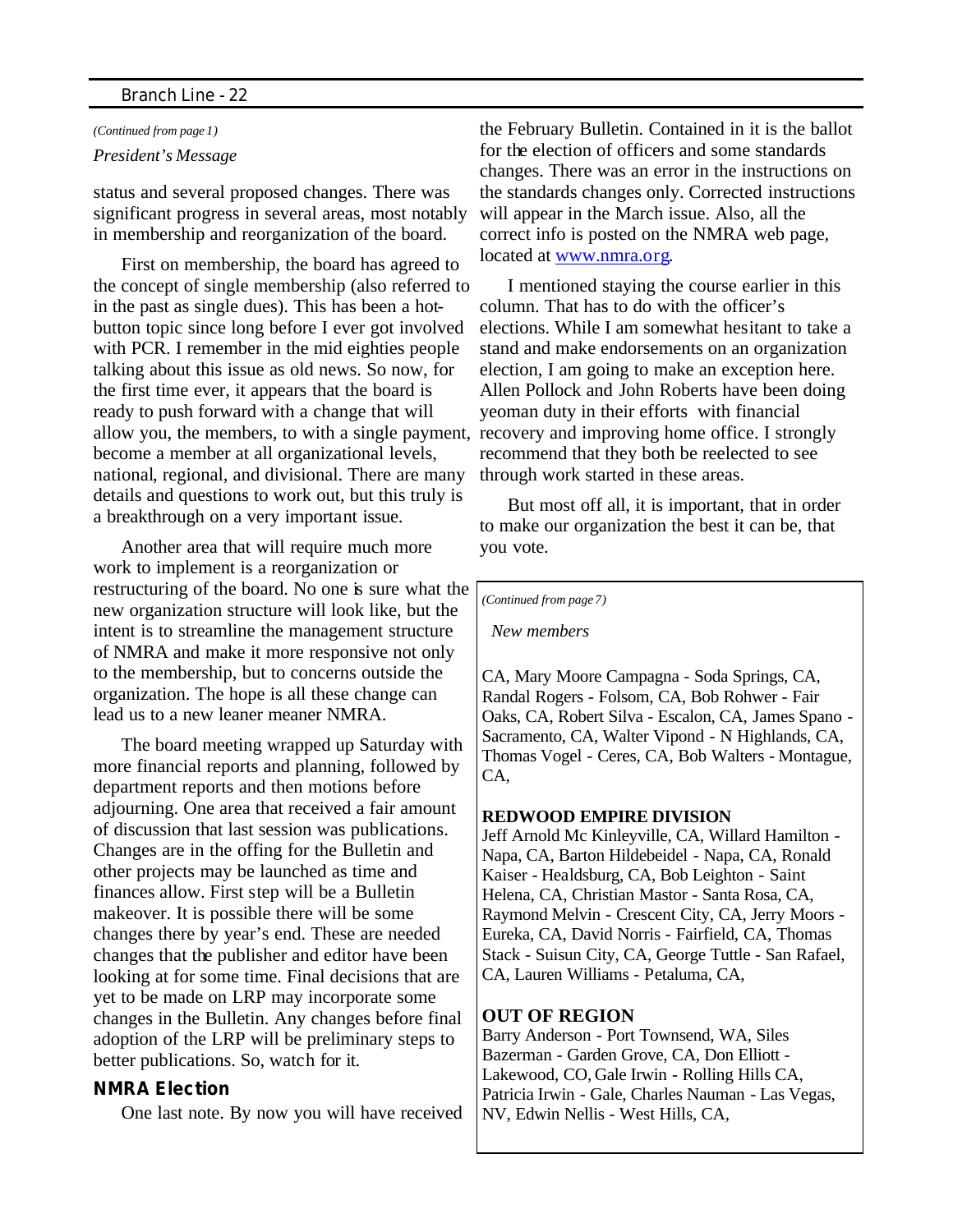#### *(Continued from page 12)*

#### *S Scale In Review*

rail. These items show an ever expanding product line, but what is impressive are all the other items in their catalog that have been introduced in previous years, and available to grow the hobby.

American Models has released the SD60, E8, and Empire State Express steam locomotive and cars. The SD60 is available in both the standard cab and wide nose cab arrangement, and is a welcome piece of modern equipment. American Models was the recipient of this year<sup>1</sup>s NASG Manufacturer Of The Year Award.

SouthWind Models had their pilot model of the B&O EM-1 2-8-8-4 on display at the NASG Convention at Steamtown, and it looks better than the SP cab forwards just delivered. They expect delivery of the 2- 8-8-4 by the end of this year. They also announced that with enough reservations, they will produce SP 2- 8-2 class Mk-5/6, a UP 2-8-2, an SP and UP Harriman diner, and an SP and UP long Harriman coach.

Pacific Rail Shops is now offering their 40 ft. boxcar painted and lettered WP with the all silver car with a large orange feather and Santa Fe with the straightline map on one side and your choice of "The Chief" or "El Capitan" slogan on the other side. A PFE refrigerator car with the SP and 3 color UP heralds is being offered again, but this time in the 5001 6000 series rather than the 46702 47702 series previously used.

PRS has also announced their next series of models will be a Rath Packing Co. reefer, P&LE/NYC 40 ft. boxcars colored boxcar red in a 1940, 1945, and 1955 lettering schemes, B&O 40 ft. boxcar with a 1959 "Time Saver Service" paint scheme, CP 40 ft. boxcar with a 1947 "Spans the World" paint scheme, and Navy Yard 40 ft. boxcar with a Viking roof painted gray and lettered for either Norfolk or Oakland. Tooling for the new 70 ton 3-bay off set side hopper is progressing with a scheduled completion date of the end of this year. Following that will be the Fowler 40 ft. wood boxcar with Z type bracing.

BTS has finished building the sample of the new two-stall engine house, and is now reviewing what needs to be modified for taking this structure into production. It should be available this April. The NKP Green springs Depot and the McCabe Sawdust Shed are finished, and now shipping. In the freight car department, BTS is now offering laser cut wood floors

with self adhesive for both the AM and AF gondolas, along with laser cut wood roof walks for AM and PRS boxcars and Crown Models and PRS refrigerator cars. They are also offering an interior for a PRS boxcar consisting of a laser cut wood floor and side lining.

Another new structure in S (and other scales) has been announced by Bar Mills Scale Model Works. It is the Idaho Hotel, and is a two-story structure. It is a limited production kit with only 50 being produced in S scale.

If anyone is interested in obtaining additional information about anything in this column or S scale in general, my e-mail is Leemax@jps.net or call me at (925) 943-1590.

#### **Sierra Division**

#### **JUNE MEET, SUTTER CREEK**

The June meet will be at the Knight Foundry, Sutter Creek California, June 8.

As of this writing events will be:

- Picnic
- tour of Knight Foundry, built 1873, all water and belt power. Knight actually invented the Pelton wheel, and Pelton wheels power everything in the foundry.
- tour of the Little Amador RR, an amazing operations oriented Garden RR combined with a mining museum.
- Clinic by Chuck Maley on Garden RR track
- possibly a tour of the Amador Central, a very complete club RR based on the Amador Central.

## **2003 PCR convention**

The 2003 PCR convention will be held April 23 - April 27 at the Crowne Plaza Hotel in Pleasanton.

To help during the convention, open your layout or give a clinic contact Dennis Stokely at (925) 467- 3656 or at stokely4@aol.com.

Jim Long will chair layout tours and John Marshall clinics

Registrations for the 2003 convention will open May first in Redding.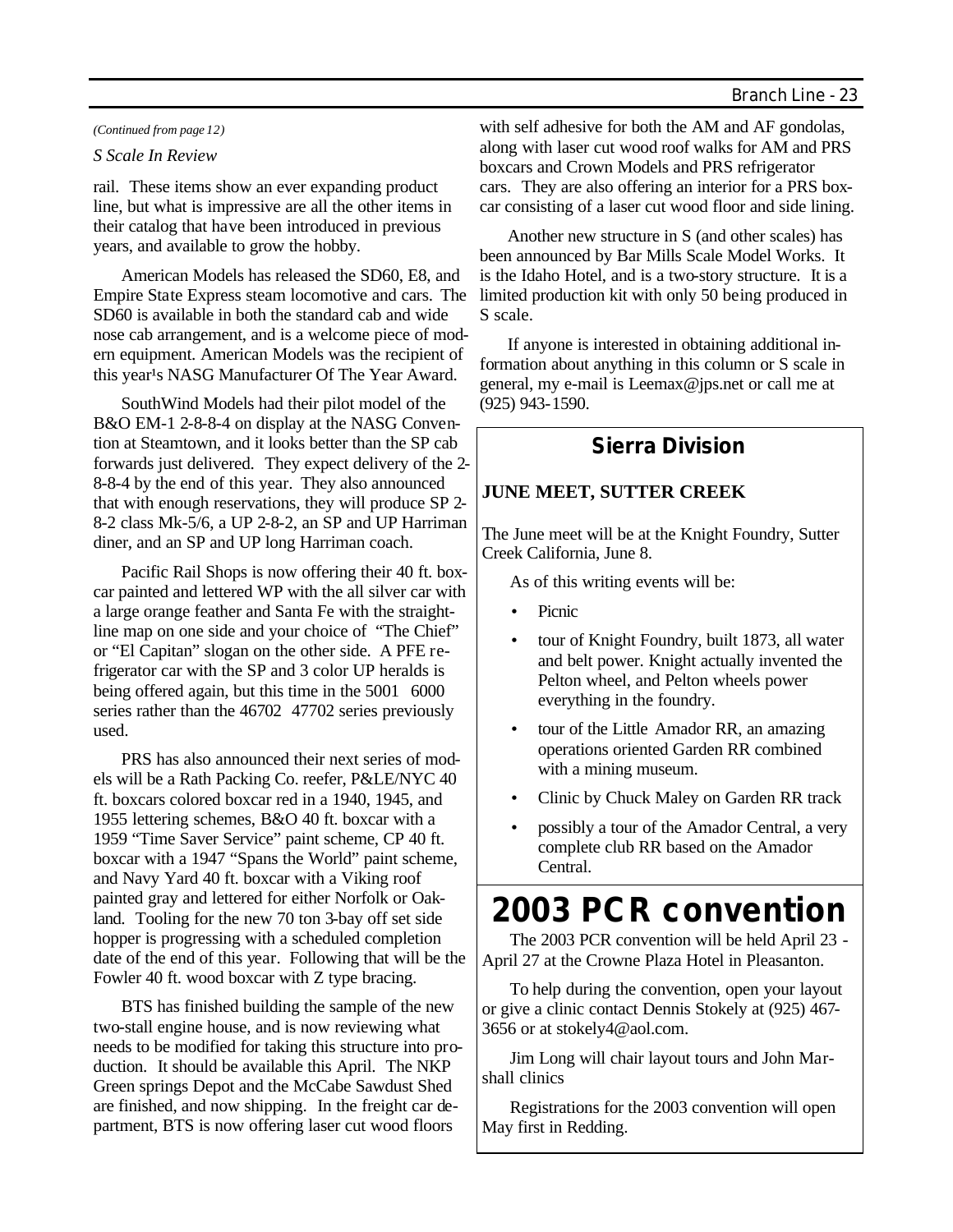#### *(Continued from page 17)*

#### *Contest Report*

ously been awarded (a) more than 87 points in the contest category being entered, (b) more than 100 points in any model contest category, or (c) a model contest Best of Show may enter the Novice class.

- Teen: Anyone 13 through 17 years old may enter the Teen class.
- Youth: Anyone under 13 years old may enter the Youth class.

There are nine model contest categories:

- Steam Locomotive: All types of steam locomotives. Entries must be powered.
- Diesel and Other Locomotives: All locomotives except steam or traction, including heavy electric locomotives. Entries must be powered; multiple-unit entries must have at least one unit powered.
- Passenger car: All types of cars in passenger service other than cabooses, traction or maintenance of way.
- Freight car: All types of revenue freight cars, including express and company service cars other than M of W.
- Caboose: All types of cabooses, including M of W.
- Maintenance of Way**:** All types of nonrevenue equipment not included in categories 3-5 above, all types of trackwork, all types of railroad off-track vehicles.
- Structures: All structures, other than trackwork, without significant scenery. Scenery, if any, is not judged.
- Displays: All dioramas or groups of models with significant scenery.
- Traction and Self-Propelled Cars: Selfpropelled cars, and all models of electrically powered equipment except heavy electric. Models must be powered; multiple -unit entries must have at least one unit powered.

Okay, got all that? First figure out who you are, then what you got. There are occasional problems figuring out exactly what category a model will fall into

when it is entered, and it is the determination of the Contest Chairman that will finalize it. You might also note that NMRA National Contests have differing classes and categories from the PCR, and Divisional classes and categories may be different as well.

So far, so good, but what is the hard part you wonder? Telling the judges what you did. Appendix C of the Contest Directory tells you how entries are judged, and how points are given. To earn a Merit Award you only need to get 70% of the total points available. To win a prize may require more or less than that. At any rate, the judges only know what you tell them you did to the model when you write it on the Entry Form. Don't skimp on pointing out all you did, but don't write a novel either.

Jack Burgess, MMR and Jim Tangney, MMR have both written their formulas for telling the judges what they need to know. Both of them have done a better job of it than I can. So rather than re-invent the wheel I suggest you download their articles from the contest area of the PCR web site.

You might also want to consider "wagging the dog" when you build your model. By this I mean you might give some consideration to how many points you might get in any particular judged factor and creating your model to maximize them. For instance, you aren't likely to get many points in Scratch Building when you enter a kit-built model, but you might be able to do better at Conformity with a few modific ations to the kit.

#### One last thing to remember: *It is ALWAYS better to prepare your entry forms at home, in advance of the contest.*

As this is written the PCR Convention in Redding is quickly approaching. I'll be there and hope you will be too. If you are interested in taking part in the model contest as a judge please contact me at your earliest convenience. Regardless, please stop by the contest room during your stay and have a look at the fine models, photos & other items on display. Some of them might be yours!

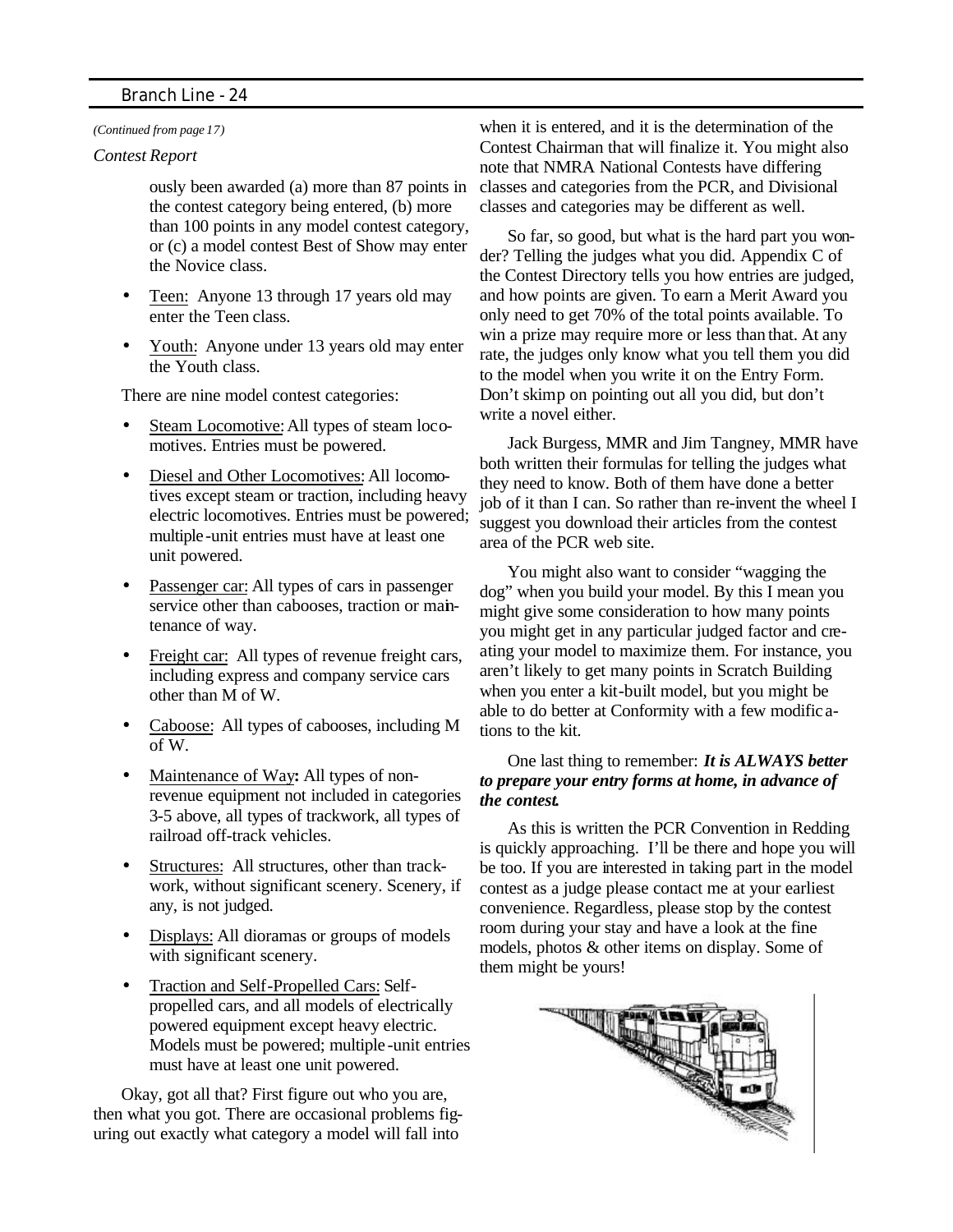# Club Info

#### **NITTY GRITTY NARROW GAUGERS**

The Nitty Gritty Narrow Gaugers is a round robin group of On3 modelers that meets bi-weekly in members' homes in or near the Santa Clara Valley. Individual members construct modules following basic guidelines. We display our modular railroad twice a year. There are no officers, no dues and no bylaws. Contact Fred Verrier, 889 Brookgrove Ln., Cupertino, CA 95014(408) 253-9669

#### **SAN LEANDRO HISTORICAL RAILWAY SO-CIETY**

The San Leandro Historical Railway Society models the Southern Pacific from Oakland/San Leandro to just east of Norden using the tri-level Donner Pass plan featured in the March '98 *Model Railroader*, It's housed in the former S.P., San Leandro depot, now located at 1302 Orchard Ave. in San Leandro (Just off Davis St.). Work sessions are Sat. 9:00AM - 1:30PM and Tues. 7:30PM - 9:30PM, business meetings on the first Friday at 7:30PM. Contact: Pat LaTorres at (510) 276-3121 or email at duhnerd@pacbell.net

#### **SOUTH BAY HISTORICAL RAILROAD SOCI-ETY**

The South Bay Historical Railroad Society invites interested modelers to visit us in the historic Santa Clara CalTrain Depot, 1005 Railroad Avenue, Santa Clara, CA. on Tuesdays, 7:00 PM to 10:00 PM or Saturdays, 9:00 AM to 4:00 PM Phone (408) 243- 3969 for more information about our group.

#### **ELSIE**

The Left Coast (Elsie) HOn30 group invites anyone interested to join us. We use existing standards for module construction but are not merely a modular group. Contact Al Sandrini in Bakersfield at 661-322- 7955, John Spelce in Martinez at 925-228-3279, or Ken Lunders in Cupertino at 408-777-9572.

#### **CALIFORNIA CENTRAL MODEL RAILROAD CLUB**

The California Central Model Railroad Club is located in the old Agnew depot (Santa Clara) of the Southern Pacific (4185 Bassett Street) directly across from the Lafayette Street main gate of Agnew State Hospital. The theme of the 15' by 50'HO club is western railroading running loosely from the Bay Area to Southern Oregon. We meet on Friday nights from around 7:30 until 11 PM. Official club operating sessions are held on the first and last Fridays of each month. Call (408) 988-4449 on operating nights, or contact Wayne Cohen at (408) 779-0707.

#### **EEL RIVER VALLEY MODEL RAILROADERS**

The Eel River Valley is a new club, with a NWP layout series of modules under construction. The club meets each Friday evening at 7:30 PM at the Humboldt County Fair Grounds Commercial Building NW corner, Ferndale, CA 95536. Write to P.O. Box 950, Fortuna, CA 95540 or call Ron Plies at 707-725-9063 for more information.

#### **BAY AREA NTRAK MODEL RAILROAD CLUB**

The Bay Area Ntrak Model Railroad Club invites N scale model railroaders to visit us at the Wells Fargo Express Room, Southern Pacific Railroad depot, 902 Loring Avenue in Crockett on Wednesdays and Saturdays between 10 A.M. and 3 P.M. For additional information please contact: Bob Lewis, 925- 283-6838; or via e-mail at boblewis@ix.netcom. com.

#### **SILICON VALLEY LINES**

The Silicon Valley Lines is located at 148 E. Virginia St. San Jose, CA. It meets every Friday evening from 7:30 PM until 11:30 PM. Business meetings are held on the first Friday of each month and operating sessions are held on the last Friday of the month. The Silicon Valley Lines is an HO layout utilizing DCC for realistic operations, computer-generated train orders and radio- based dispatching. For additional information, contact Mark Gurries at 408-377-0544.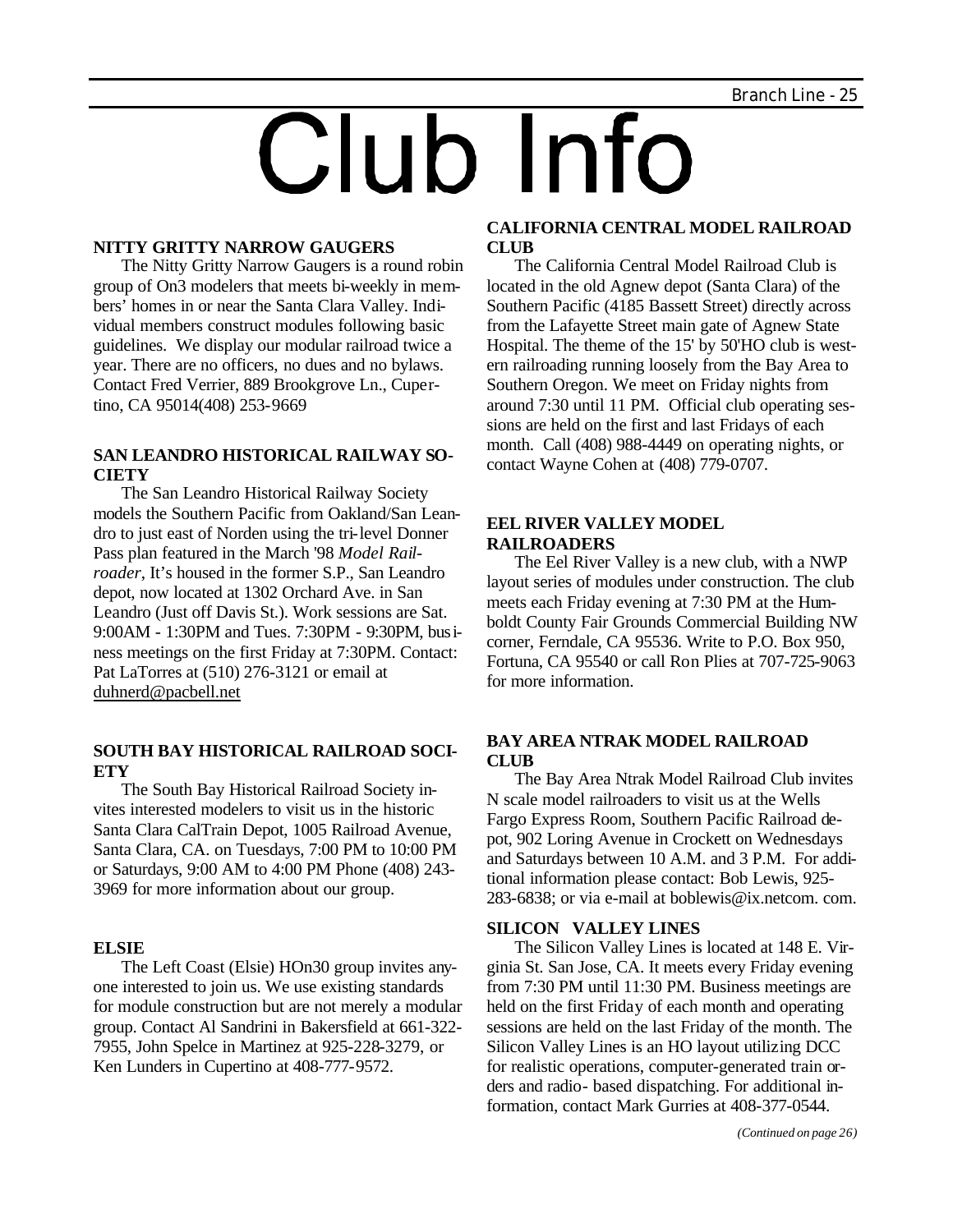*(Continued from page 25)*

#### **WALNUT CREEK MODEL RAILROAD SOCIETY**

The Walnut Creek Model Railroad Club holds regular monthly public operating sessions on the third Sunday, from 1-5 and the last Friday of each month from 8-10 PM. The club is located at 2751 Buena Vista Ave. (Larkey Park), Walnut Creek, CA. Phone (925) 937-1888 [recorder]. Visit our web site at www. wcmrs.org

#### **SACRAMENTO MODEL HISTORICAL SOCIETY**

Established in 1948, the SMRHS is located at 1990 Grand Avenue, Sacramento, CA and can be reached at 916-927-3618 or email to dmegeath@aol. com; web site http://members.aol.com/dmegeath/ index.html. Modeled as the Sierra Central Railroad, both HO and HOn3 layouts. HO layout is being rebuilt to depict SP/WP prototype. Open Wednesday and Friday nights, 7:30 PM.

#### **COASTAL VALLEY LINES**

Coastal Valley Lines (CVL) is an informal association of novice to advanced model railroaders who live in Sonoma County that meets on the first Thursday of each month at 7:30 pm. We operate our HO scale modular railroad at local public shows. Prospective members can obtain more information from Brad Squires at (707) 568-4298 or Don Hanesworth at (707) 823-9615. Our web site is: home.pacbell.net/jrolston.

#### **HUMBOLDT BAY & EUREKA MODEL RAIL-ROAD CLUB**

The Humboldt Bay & Eureka Model Railroad Club meets at their clubhouse and layout; located at 10 West 7th Street, Suite #C in Eureka, on Saturday nights from 7:00 pm on. Visitors are always welcome. Business meetings are held on the first Saturday of each month at 7:30 pm. Interested parties should contact: David Berriman P.O. Box 915, Arcata, CA 95518 (707) 825-7689

#### **MOTHER LODE MODEL RAILROAD CLUB**

The Mother Lode Model Railroad Club meets every Wednesday evening at 7:00PM in the old historic primary school building located in Sutter Creek. Additional meetings normally are also held every Saturday at 9:00 AM. We are a modular HO club and are fully DCC operational. For further information call Joe Stafford at 209 245-5016.

#### **SACRAMENTO MODULAR RAILROADERS**

Most of our events are operating sessions, where we make up trains in our large switch yard, and send road crews out to switch cars into and out of industries at the towns along the main line. The club owns a large main yard, the corner modules, some special modules, and some rolling stock. Members own their own modules and rolling stock. For the latest club information, check out our web site at http://saccentral. railfan. net/, or call Dick Witzens at (916) 966-4592.

#### **TRI-CITIES MODEL RAILROAD CLUB**

The Tri-Cities Club meets in the restored Niles Depot at 36997 Mission Blvd., Fremont. The club has both N and HO scale layouts. Work nights are Friday, the business meeting is the 1st Tuesday of the Month and operating session are on the 1st and 3rd Sunday. For more information contact Stanley Keiser on (510) 791-1504.

#### Layouts At Convention

I don't have much information , but the website shows four layouts without any descriptions or mention of tours.

- 1. Floyd Felch HO Scale
- 2. Art Spicer HO Scale
- 
- 3. Mel Netherly G Scale
- 4. Bill Sturges HO Scale

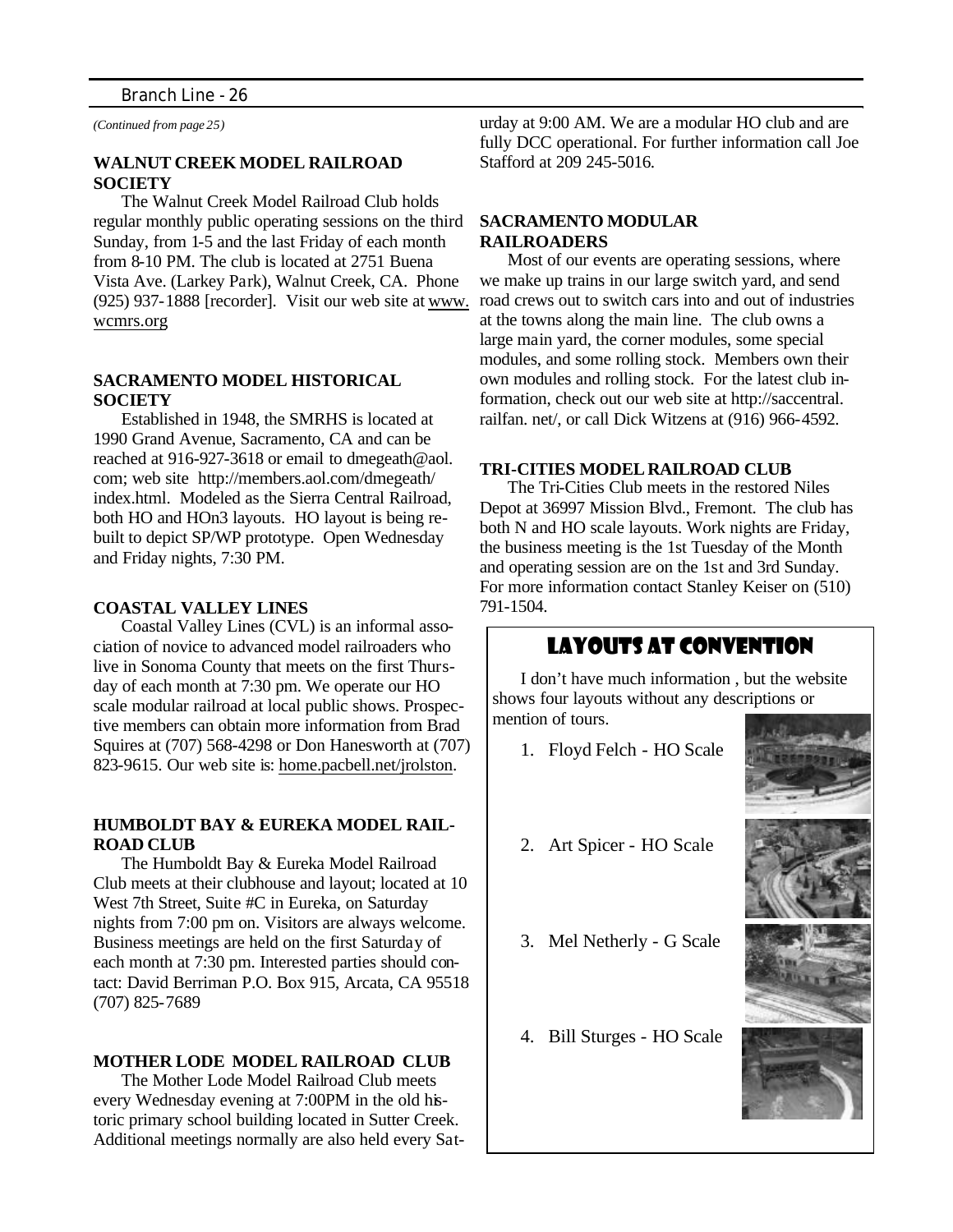#### **National Model Railroad Association Pacific Coast Region**

#### **2002 Directors Ballot**

Instructions for Election

1. Election starts with receipt of ballot (Branch Line mailing approximately April 1, 2002).

2. All ballots must be postmarked no latter than April 20, 2002.

3. You may write in a candidate of your choice, however, the candidate must be willing to serve if elected.

4. Voting for Director from more than one Division will cause your ballot to be voided. Voting for a Director in a Division other than your own Division will cause your ballot to be voided.

5. Detach the ballot from the Branch Line and fold in thirds on dotted line so that the address is showing and tape closed.

6. Affix a .34-cent stamp and mail.

(Fold on dotted line)

| <b>Redwood Empire Division</b> |                                                                                                                 |  |
|--------------------------------|-----------------------------------------------------------------------------------------------------------------|--|
| <b>Ron Piles</b>               |                                                                                                                 |  |
|                                | LACK Virte In Candidate: LACK Management of the Candidate: LACK Management Contract Management Contract Managem |  |
| <b>Hawaiian Division</b>       |                                                                                                                 |  |
|                                |                                                                                                                 |  |
| <b>Coast Division</b>          |                                                                                                                 |  |
| ____ Jack Wall                 |                                                                                                                 |  |
|                                |                                                                                                                 |  |
| Sierra Division                |                                                                                                                 |  |
| ____ Bob Mountjoy              |                                                                                                                 |  |
|                                |                                                                                                                 |  |
| Daylight Division              |                                                                                                                 |  |
| <b>Brewster Bird</b>           |                                                                                                                 |  |
|                                |                                                                                                                 |  |
|                                | (Fold on dotted line)                                                                                           |  |



(Please tape closed before mailing)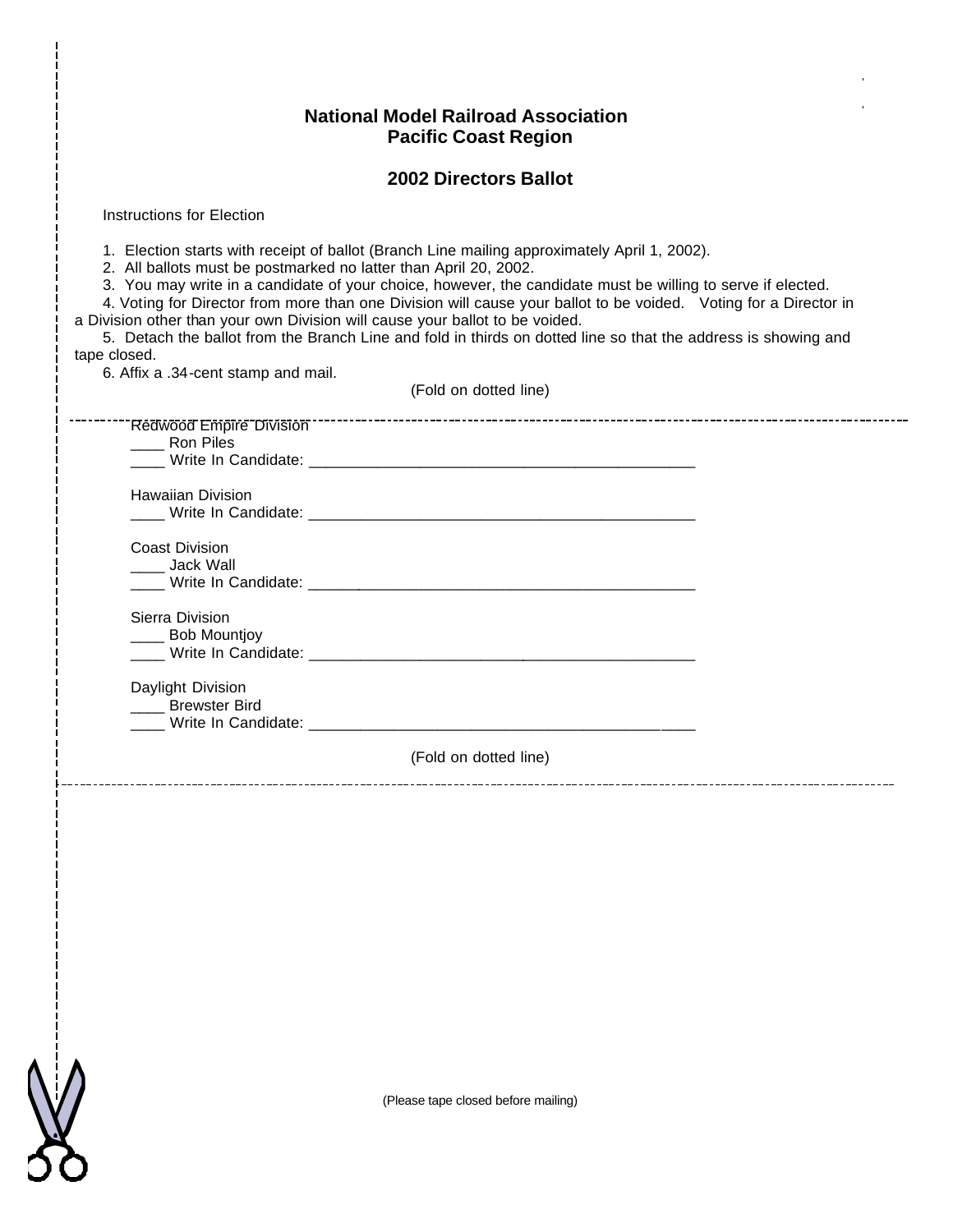**Place Place Place Place** e and the stamp of the stamp of the stamp of the stamp of the stamp of the stamp of the stamp of the stamp of Here are the contract of the contract of the contract of the contract of the contract of the contract of the contract of the contract of the contract of the contract of the contract of the contract of the contract of the c

 $\hat{\mathbf{r}}$  $\hat{\mathbf{r}}$ 

 Jim Long  **PCR Ballot Chair** 47464 Cholla St. Fremont, CA 94539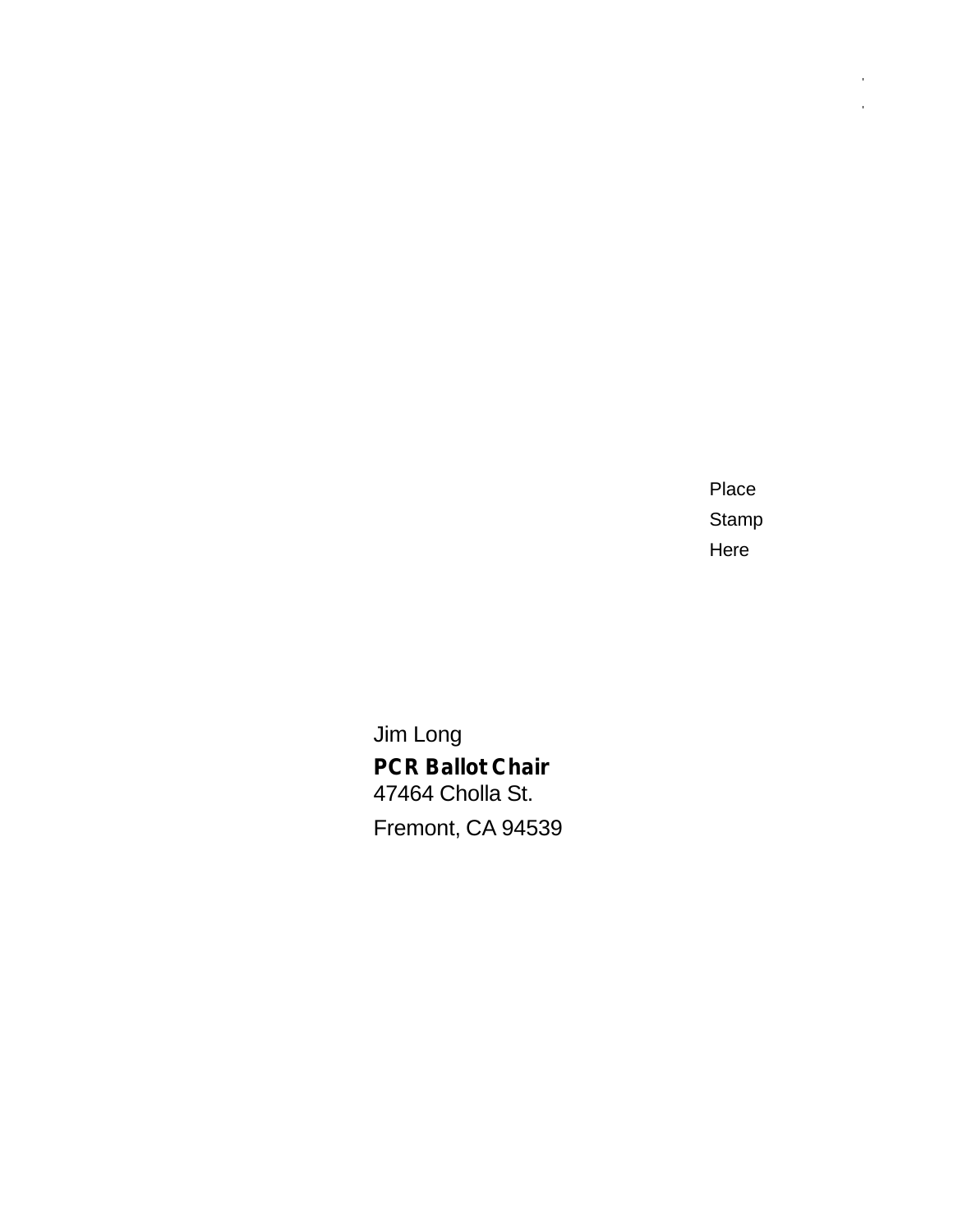*(Continued from page 4)*

*Tale of Two Dispatchers*

spread between M.P. 28.3 and M.P. 27.4"

"Ah, hmmmm, yes. How much time did you say you needed?"

"Oh, I think about an hour and a half should do it, Mr. Dispatcher."

"I'll get back to you work train." Then, "I can give you an hour. The 'Cementipede' will be coming back down the hill by then."

"That'll be just fine, Dispatcher".

Track warrant issued, the work train slowly creeps up the hill out of E. Rica with our boys diligently preparing to "spread ballast".

Time passes, trains run. More time passes. Various trains stop running. The DS finally catches on to the fact that the work train is way past the time limits on his track warrant . . .

"SCN Dispatcher to the work train at M.P. 27.4." Silence.

"SCN Dispatcher to the work train at M.P. 27.4." More silence.

Now during an op session the DS occupies the kitchen table just inside the garage door from the SCN. But tradition, usually honored, is that he/she does not walk past the threshold . . . Tradition is dispensed with, to no avail.

In desperation the DS calls for the Trainmaster and search parties are sent out.

Our boys are finally located in the living room, having walked past the harried DS to acquire another round of cokes, and are happily watching a Keller video, just enjoying the hell out of being a work train crew putting the screws to the DS.

Herded back to the job they are all smiles, muttering something about turnabout being fair play.

There is in fact something special about having working rails "working on the railroad".

#### Redwood Empire Division News

By Steve Skold

RED's annual business meeting was held at the Napa Valley Northern layout at the Town and Country Fairgrounds in Napa. Ron Plies was nominated for Director for the next two-year term. The election is to be held via the Branch Line.

Gus Campagna brought three cars for display and discussion. Two were On3 flatcars and one was an O Scale flatcar. Where do these fit on your HO layout? John Rodgers brought an HO Scale painted and le ttered for the Eureka Southern RR, which is one of the successors of the NWP.

Door prize winners were:

 Dave Davis David Norris Rick Wagner (2) Pat Boyle Ed Zakareckis Jim Martin

The Special Door prize winner was Harold Mentzer who won a \$25 gift certificate to the Loose Caboose hobby shop in Napa.

Napa club member Rich Heller presented a clinic on Kit Bashing and Super Detailing.

The next RED meeting will be at the Vallejo Model Railroad Club in Vallejo on May 19th followed by the summer meeting and picnic in Sonoma on August 4th. For details on these and other events, check the internet at http://home.earthlink.net/~campgus/.

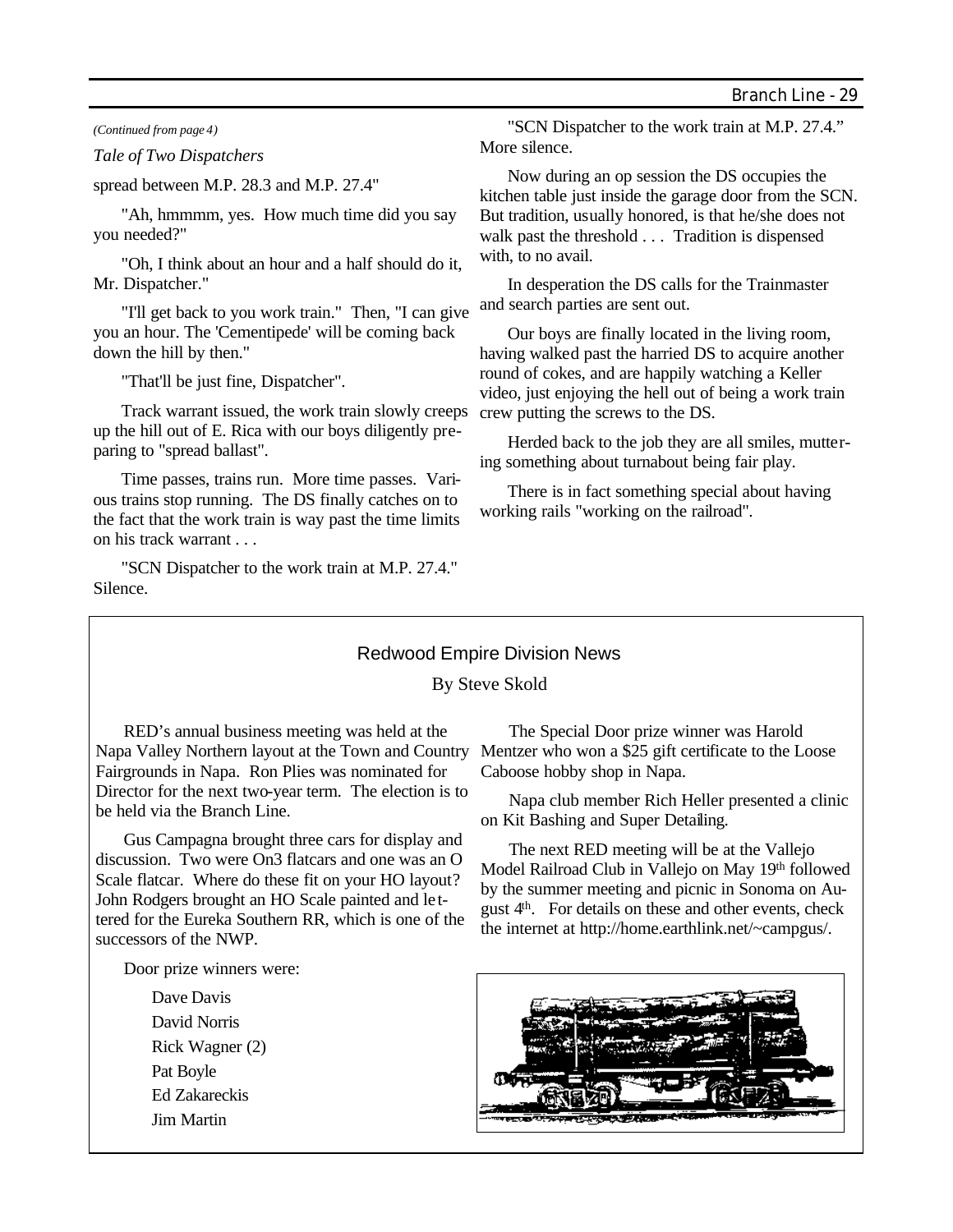|                                                                                                                                                                                                                                                                                                                                                                                                                                                                                                                                                                                                                                                                                     |                                                                                                                                                                                         | <b>MEMBERSHIP APPLICATION</b><br><b>PACIFIC COAST REGION</b> | 03/02 |
|-------------------------------------------------------------------------------------------------------------------------------------------------------------------------------------------------------------------------------------------------------------------------------------------------------------------------------------------------------------------------------------------------------------------------------------------------------------------------------------------------------------------------------------------------------------------------------------------------------------------------------------------------------------------------------------|-----------------------------------------------------------------------------------------------------------------------------------------------------------------------------------------|--------------------------------------------------------------|-------|
|                                                                                                                                                                                                                                                                                                                                                                                                                                                                                                                                                                                                                                                                                     |                                                                                                                                                                                         |                                                              |       |
|                                                                                                                                                                                                                                                                                                                                                                                                                                                                                                                                                                                                                                                                                     |                                                                                                                                                                                         |                                                              |       |
|                                                                                                                                                                                                                                                                                                                                                                                                                                                                                                                                                                                                                                                                                     |                                                                                                                                                                                         |                                                              |       |
|                                                                                                                                                                                                                                                                                                                                                                                                                                                                                                                                                                                                                                                                                     |                                                                                                                                                                                         |                                                              |       |
|                                                                                                                                                                                                                                                                                                                                                                                                                                                                                                                                                                                                                                                                                     |                                                                                                                                                                                         |                                                              |       |
| FAMILY MEMBER NAME(S):                                                                                                                                                                                                                                                                                                                                                                                                                                                                                                                                                                                                                                                              |                                                                                                                                                                                         |                                                              |       |
| I want to become a member of the National Model Railroad Association and the Pacific Coast Region of the NMRA. I have<br>checked below the type of membership I desire and have enclosed the proper amount in a check payable to: PCR-NMRA. I understand<br>that membership in the Pacific Coast Region requires membership in the NMRA.                                                                                                                                                                                                                                                                                                                                            |                                                                                                                                                                                         |                                                              |       |
| □PCR and NMRA for one year at \$51.00                                                                                                                                                                                                                                                                                                                                                                                                                                                                                                                                                                                                                                               |                                                                                                                                                                                         | $\Box$ PCR only (requires NMRA members hip# above) at \$6.00 |       |
|                                                                                                                                                                                                                                                                                                                                                                                                                                                                                                                                                                                                                                                                                     |                                                                                                                                                                                         |                                                              |       |
|                                                                                                                                                                                                                                                                                                                                                                                                                                                                                                                                                                                                                                                                                     | <b>The Golden Spike Award</b>                                                                                                                                                           |                                                              |       |
| The Golden Spike Award will be awarded to any NMRA member who does not hold MMR status. It will be<br>administered by the Regional and Divisional Achievement Program Chairman under the direction of the Na-<br>tional Achievement Program Chairman. AP regulations and definitions apply for scratchbuilt and super de-<br>tailed. To qualify for the award the member must complete the following checklist, obtain the signature of the<br>Divisional AP Chairman, or another NMRA member designated by the Divisional AP Chairman. The Divisional<br>AP Chairman will submit the signed form to the Regional AP Chairman who will issue the Golden Spike Award<br>Certificate. |                                                                                                                                                                                         |                                                              |       |
| <b>Qualifications for the Golden Spike Award</b>                                                                                                                                                                                                                                                                                                                                                                                                                                                                                                                                                                                                                                    |                                                                                                                                                                                         |                                                              |       |
| 1. Rolling stock (Motive power and cars)                                                                                                                                                                                                                                                                                                                                                                                                                                                                                                                                                                                                                                            | Display six (6) units of rolling stock (Scratchbuilt, craftsman, or detailed commercial kits).                                                                                          |                                                              |       |
| 2. Model Railroad Setting (Structures and Scenery)                                                                                                                                                                                                                                                                                                                                                                                                                                                                                                                                                                                                                                  |                                                                                                                                                                                         |                                                              |       |
| Construct a minimum eight (8) square feet of layout.                                                                                                                                                                                                                                                                                                                                                                                                                                                                                                                                                                                                                                |                                                                                                                                                                                         |                                                              |       |
|                                                                                                                                                                                                                                                                                                                                                                                                                                                                                                                                                                                                                                                                                     | Construct five (5) structures (Scratchbuilt, craftsman or detailed commercial kits). If a module<br>has less than five structures, additional ones separate from the scene may be used. |                                                              |       |
| 3. Engineering (Civil and Electrical)                                                                                                                                                                                                                                                                                                                                                                                                                                                                                                                                                                                                                                               |                                                                                                                                                                                         |                                                              |       |
|                                                                                                                                                                                                                                                                                                                                                                                                                                                                                                                                                                                                                                                                                     | Three (3) types of trackage required (turnout, crossing, etc,). All must be properly ballasted and                                                                                      |                                                              |       |
|                                                                                                                                                                                                                                                                                                                                                                                                                                                                                                                                                                                                                                                                                     | installed on proper roadbed. Commercial trackage may be used.                                                                                                                           |                                                              |       |
|                                                                                                                                                                                                                                                                                                                                                                                                                                                                                                                                                                                                                                                                                     | All installed trackage must be properly wired so that two trains can be operated simultaneously.                                                                                        |                                                              |       |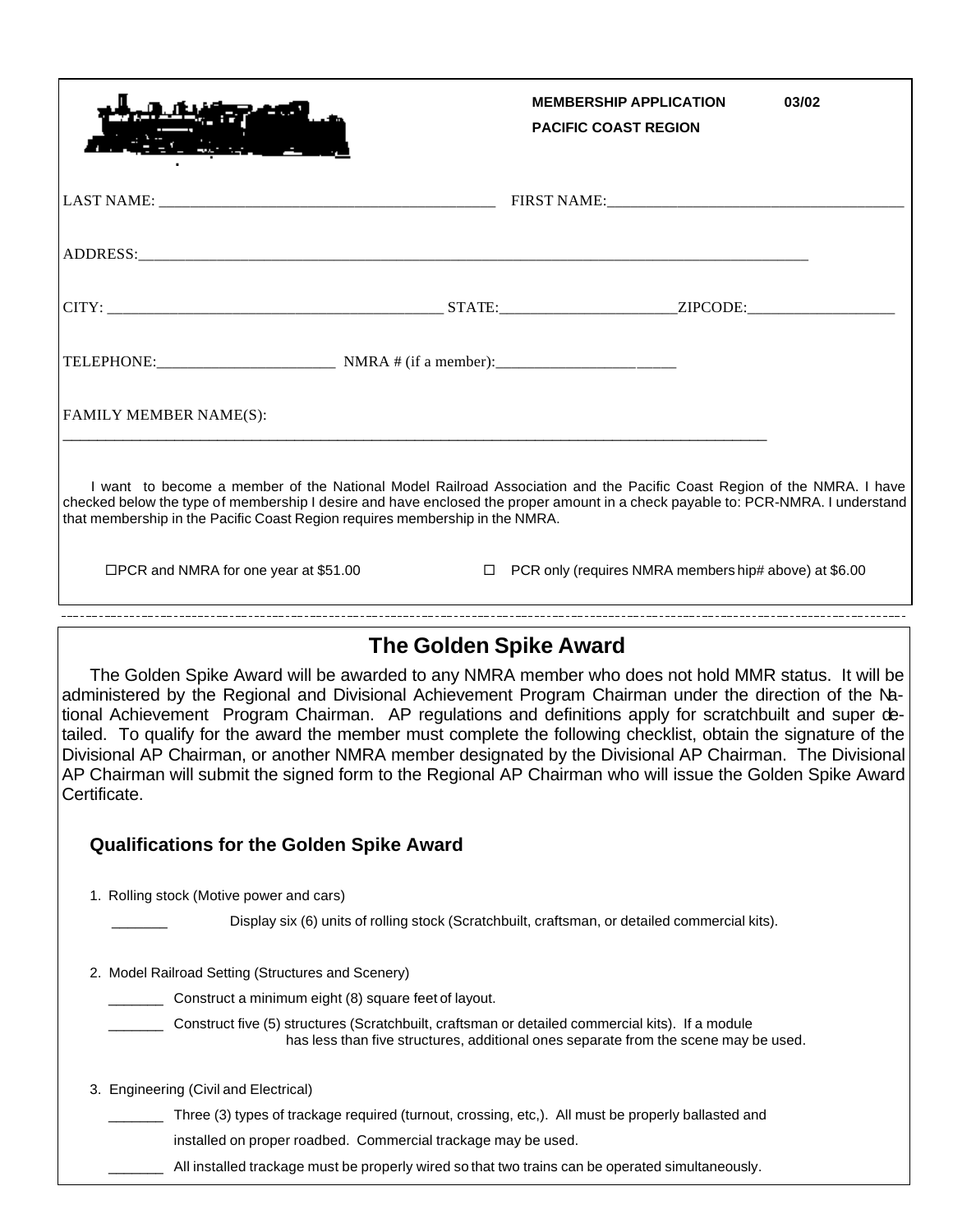| Callboard                                                                                                                                                                                                                                                |                                                                                                                                                                                                                                                          |                                                                                                                                                                                                                                                     |                                                                                                                                              |                                                                                                                           |  |  |
|----------------------------------------------------------------------------------------------------------------------------------------------------------------------------------------------------------------------------------------------------------|----------------------------------------------------------------------------------------------------------------------------------------------------------------------------------------------------------------------------------------------------------|-----------------------------------------------------------------------------------------------------------------------------------------------------------------------------------------------------------------------------------------------------|----------------------------------------------------------------------------------------------------------------------------------------------|---------------------------------------------------------------------------------------------------------------------------|--|--|
| President<br>RAY deBLIECK<br>1304 SANTA CLARA AVE<br>ALAMEDA, CA 94501<br>(510) 521-9778<br>RaydBCS@aol.com                                                                                                                                              | Trustee<br>RAY deBLIECK<br>1304 SANTA CLARA AVE<br>ALAMEDA, CA 94501<br>(510) 521-9778<br>RaydBCS@aol.com                                                                                                                                                | <b>Vice President</b><br>L. E. "GENE" MAYER<br>4349 VIRGUSELL CIRCLE<br>CARMICHAEL, CA 95608<br>(916) 486-0934<br>GeneFWRR@aol.com                                                                                                                  | Treasurer<br>LARRY ALTBAUM<br>40 LIVE OAK LANE<br>DANVILLE, CA 94506<br>(925) 736-8160<br>emerbaum@msn.com                                   | Secretary<br>RICHARD L. KOLM<br>3535 ARCADIAN WAY<br>CASTRO VALLEY, CA 94546<br>510) 538-8973<br>IronHorseK@aol.com       |  |  |
|                                                                                                                                                                                                                                                          |                                                                                                                                                                                                                                                          | <b>Board of Directors</b>                                                                                                                                                                                                                           |                                                                                                                                              |                                                                                                                           |  |  |
| Director, Daylight Division<br><b>BREWSTER BIRD</b><br>1122 WEST PRINCETON AVE.<br>VISALIA, CA 93277<br>(559) 732-6096<br>WBirdMEC@aol.com                                                                                                               | Director, Coast Division<br><b>JACK WALL</b><br>266 SOUTH SEA WAY<br>LIVERMORE, CA 94550<br>(925)294-9766<br>JackWall@aol.com                                                                                                                            | Director, Sierra Division<br><b>BOB MOUNTJOY</b><br>4932 HIDDEN MEADOWN WAY<br>ANTELOPE, CA 94583<br>(916) 728-1205                                                                                                                                 | Director, Redwood Empire Div.<br><b>GUS CAMPAGNA</b><br>323 WILLOW AVE.<br>CORTE MADERA, CA 94925<br>(415) 924-4992<br>campgus@earthlink.net | Director, Hawaiian Division                                                                                               |  |  |
|                                                                                                                                                                                                                                                          |                                                                                                                                                                                                                                                          | <b>Publications Committee</b>                                                                                                                                                                                                                       |                                                                                                                                              |                                                                                                                           |  |  |
| Editor<br><b>BILL KAUFMAN</b><br>623 LAS COLINDAS RD<br>SAN RAFAEL CA 94903<br>(415) 491-0543<br>Bkaufman@aardvarklearning.com<br>Daylight Division                                                                                                      | <b>Circulation Manager</b><br><b>NORMAN MORRIS</b><br>727 RIDEOUT WAY<br>MARYSVILLE, CA 95901<br>(530) 742-6930<br>nomanmorris@cs.com<br><b>Bill Nicklels</b>                                                                                            | Webmaster<br><b>KEVIN HURLEY</b><br>1099 PLEASANT VALLEY ROAD<br>APTOS, CA 95003<br>(831) 728-1934<br>kmhurley01@home.com<br>Sierra Division                                                                                                        | <b>Business Mamager</b><br><b>Redwood Empire Division</b>                                                                                    | <b>Hawaiian Division</b>                                                                                                  |  |  |
| <b>DOUG WAGNER</b><br>14008 TIERRA BLANCA AVE.<br>BAKERSFIELD, CA 93312<br>(661) 589-0391<br>Carldw@aol.com                                                                                                                                              | 689 Endicot Dr.<br>Sunnyvale, CA 94087<br>408-739-2407<br>WHNickles@aol.com                                                                                                                                                                              | <b>DAVID EPLING</b><br>3034 WENTWORTH DRIVE<br>STOCKTON, CA 95209-2133<br>(209) 475-0447<br>ccrails@mediaone.net                                                                                                                                    | <b>JOHN ROLSTON</b><br>240 CHASE STREET<br>SONOMA, CA 95476<br>(707) 938-5478<br>jrolston@pacbell.net                                        |                                                                                                                           |  |  |
| Chairman<br><b>BOB FERGUSON</b><br>530 FIG TREE LANE<br>MARTINEZ, CA 94553<br>(925) 228-6833<br>BobPCRCD@aol.com<br>Daylight Division                                                                                                                    | <b>Member Promotion</b><br><b>Coast Division</b><br>Jim Radkey<br>1331 Marin Ave.<br>Albany CA 94706                                                                                                                                                     | <b>Membership Services Committee</b><br><b>Computer Records</b><br><b>BOB FERGUSON</b><br>530 FIG TREE LANE<br>MARTINEZ. CA 94553<br>(925) 228-6833<br>BobPCRCD@aol.com<br>Sierra Division                                                          | <b>Redwood Empire Division</b><br>MIKE MC SWEEN<br>381 ELY ROAD N<br>PETALUMA, CA 94954                                                      | <b>Hawaiian Division</b>                                                                                                  |  |  |
|                                                                                                                                                                                                                                                          | 510-527-5282                                                                                                                                                                                                                                             |                                                                                                                                                                                                                                                     | (707) 762-8585                                                                                                                               |                                                                                                                           |  |  |
| <b>General Chairman</b><br><b>JACK BURGESS, MMR</b><br>36129 SANDALWOOD ST.<br>NEWARK, CA 94560<br>510-797-9557<br>jack@yosemitevalleyrr.com<br>Daylight Division<br><b>ALAN ROGERS</b><br>220 17TH ST.<br>BAKERSFIELD,,CA 93301<br>(661) 325-8106       | <b>Coast Division</b><br>Kermit Paul<br>15 Boies Court<br>Pleasent Hill<br>925-935-1859                                                                                                                                                                  | <b>Achievement Committee</b><br>Sierra Division                                                                                                                                                                                                     | <b>Redwood Empire Division</b><br><b>HAROLD MENTZER</b><br>102 BERNA AVE<br>NAPA, CA 94559<br>(707) 226-5153<br>Gramashrly@aol.com           | <b>Hawaiian Division</b><br><b>BOONE MORRISON</b><br>PO BOX 131<br>VOLCANO, HI 96785<br>(808) 967-7512<br>boone@aloha.net |  |  |
|                                                                                                                                                                                                                                                          |                                                                                                                                                                                                                                                          | <b>Contest Committee</b>                                                                                                                                                                                                                            |                                                                                                                                              |                                                                                                                           |  |  |
| <b>General Chairman</b><br><b>KEN LUNDERS</b><br>22530 KINST CT.<br>CUPERTINO, CA 95014<br>(408) 777-9572<br>ken@intercad-inc.com<br>Daylight Division<br><b>BILL SCOTT</b><br>341 EVERGREEN<br>CLOVIS, CA 93612<br>(559) 298-7715<br>vallyflyer@aol.com | <b>Model Contest</b><br><b>KEN LUNDERS</b><br>22530 KINST CT.<br>CUPERTINO, CA 95014<br>(408) 777-9572<br>ken@intercad-inc.com<br><b>Coast Division</b><br>James Rustermier<br>4775 Raway Dr.<br>San Jose CA 95111<br>408-972-1689<br>rusty1945@juno.com | <b>Photo Contest</b><br><b>JIM PROVIDENZA</b><br>16 DRAKE CT.<br>SAN RAFAEL, CA 94903<br>(415)472-6715<br>RRJIM@aol.com<br>Sierra Division<br><b>NORM MORRIS</b><br>727 RIDEOUT WAY<br>MARYSVILLE, CA 95901<br>(530) 742-6930<br>nomanmorris@cs.com | <b>Redwood Empire Division</b>                                                                                                               | <b>Hawaiian Division</b><br><b>BOONE MORRISON</b><br>PO BOX 131<br>VOLCANO, HI 96785<br>(808) 967-7512<br>boone@aloha.net |  |  |
| <b>Convention Committee</b>                                                                                                                                                                                                                              |                                                                                                                                                                                                                                                          |                                                                                                                                                                                                                                                     |                                                                                                                                              |                                                                                                                           |  |  |
| <b>Department Chair</b><br><b>JIM LONG</b><br>47464 CHOLLA STREET<br>FREMONT, CA 94539<br>(510) 651-3467<br>JimCLong@aol.com                                                                                                                             | 2002 - Reddina<br><b>NORM MORRIS</b><br>727 RIDEOUT WAY<br>MARYSVILLE, CA 95901<br>(530) 742-6930<br>nomanmorris@cs.com                                                                                                                                  | 2003 - Tri-valley<br>Dennis Stokley<br>106 Minerva Way<br>San Ramon CA 94583<br>925-828-1990<br>stokely4@aol.com                                                                                                                                    |                                                                                                                                              |                                                                                                                           |  |  |
| <b>Division Superintendents</b><br>Daylight Division<br><b>Coast Division</b><br>Sierra Division<br><b>Redwood Empire Division</b><br><b>Hawaiian Division</b>                                                                                           |                                                                                                                                                                                                                                                          |                                                                                                                                                                                                                                                     |                                                                                                                                              |                                                                                                                           |  |  |
| <b>BOB RANDALL</b><br>2212 B STREET<br>BAKERSFIELD, CA 93301<br>(661) 859-0636<br>daylightBR@aol.com                                                                                                                                                     | <b>JIM LONG</b><br>47464 CHOLLA STREET<br>FREMONT, CA 94539<br>(510) 651-3467<br>JimCLong@aol.com                                                                                                                                                        | <b>DICK WITZENS</b><br>6764 WILL ROGERS DR.<br>FAIR OAKS, CA 95628<br>(916) 966-4592<br>Witzrr@cs.com                                                                                                                                               | <b>HOWARD BROWN</b><br>2321 SUNRISE AVE<br>SANTA ROSA, CA 95409-4038<br>(707) 578-7167<br>howardb@sonic.net                                  | <b>BOONE MORRISON</b><br>PO BOX 131<br>VOLCANO, HI 96785<br>(808) 967-7512<br>boone@aloha.net                             |  |  |
| Daylight Division<br><b>DOUG WAGNER</b><br>14008 TIERRA BLANCA AVE.<br>BAKERSFIELD, CA 93312<br>(661) 589-0391<br>Carldw@aol.com                                                                                                                         | <b>Coast Division</b><br>Rod Smith<br>40330 Monte Court<br>Fremont CA 94538<br>510-657-3362<br>railgeezer@aol.com                                                                                                                                        | <b>Division Chief Clerk</b><br>Sierra Division<br>L. E. "GENE" MAYER<br>4349 VIRGUSELL CIRCLE<br>CARMICHAEL, CA 95608<br>(916) 486-0934<br>GeneFWRR@aol.com                                                                                         | <b>Redwood Empire Division</b><br>PATRICK BOYLE<br>6425 VINE HILL RD.<br>SEBASTOPOL, CA 95472<br>(707) 576-7605<br>patnt@sonic.net           | <b>Hawaiian Division</b>                                                                                                  |  |  |
| <b>Division Paymaster</b><br>Daylight Division<br><b>Coast Division</b><br>Sierra Division<br><b>Redwood Empire Division</b><br><b>Hawaiian Division</b>                                                                                                 |                                                                                                                                                                                                                                                          |                                                                                                                                                                                                                                                     |                                                                                                                                              |                                                                                                                           |  |  |
| <b>DOUG WAGNER</b><br>14008 TIERRA BLANCA AVE.<br>BAKERSFIELD, CA 93312<br>(661) 589-0391<br>Carldw@aol.com                                                                                                                                              | <b>BOB FERGUSON</b><br>530 FIG TREE LANE<br>MARTINEZ, CA 94553<br>(925) 228-6833<br>BobPCRCD@aol.com                                                                                                                                                     | L. E. "GENE" MAYER<br>4349 VIRGUSELL CIRCLE<br>CARMICHAEL, CA 95608<br>(916) 486-0934<br>GeneFWRR@aol.com                                                                                                                                           | PATRICK BOYLE<br>6425 VINE HILL RD.<br>SEBASTOPOL, CA 95472<br>(707) 576-7605<br>patnt@sonic.net                                             | <b>JIM ARMSTRONG</b><br>5509 KAWAIKUI ST.<br>HONOLULU, HI 96821<br>(808) 373-2448                                         |  |  |